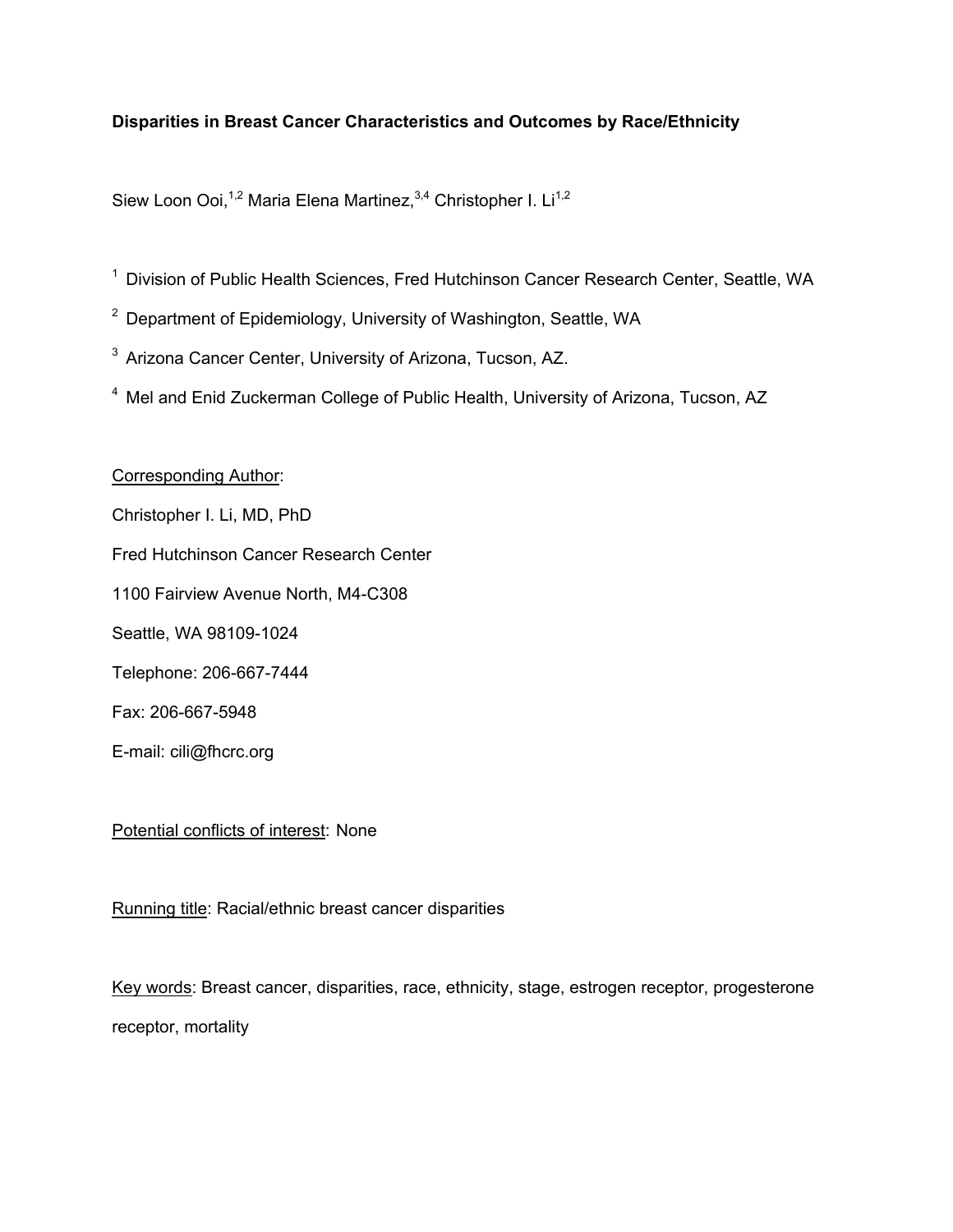### **ABSTRACT**

**Purpose:** Disparities in breast cancer stage and mortality by race/ethnicity in the United States are persistent and well known. However, few studies have assessed differences across racial/ethnic subgroups of women broadly defined as Hispanic, Asian, or Pacific Islander, particularly using more recent data. **Methods:** Using data from 17 population-based cancer registries in the Surveillance, Epidemiology, and End Results (SEER) Program, we evaluated the relationships between race/ethnicity and breast cancer stage, hormone receptor status, treatment, and mortality. The cohort consisted of 229,594 women 40-79 years of age diagnosed with invasive breast carcinoma between January 2000 and December 2006, including 176,094 non-Hispanic whites, 20,486 blacks, 15,835 Hispanic whites, 14,951 Asians, 1,224 Pacific Islanders and 1,004 American Indians/Alaska Natives. **Results:** With respect to statistically significant findings, American Indian/Alaska Native, Asian Indian/Pakistani, black, Filipino, Hawaiian, Mexican, Puerto Rican, and Samoan women had 1.3 to 7.1-fold higher odds of presenting with stage IV breast cancer compared to non-Hispanic white women. Almost all groups were more likely to be diagnosed with estrogen receptor-negative/progesterone receptor-negative (ER-/PR-) disease with black and Puerto Rican women having the highest odds ratios (2.4 and 1.9-fold increases, respectively) compared to non-Hispanic whites. Lastly, black, Hawaiian, Puerto Rican, and Samoan patients had 1.5 to 1.8-fold elevated risks of breast cancer specific mortality. **Conclusions:** Breast cancer disparities persist by race/ethnicity, though there is substantial variation within subgroups of women broadly defined as Hispanic or Asian. Targeted, multi-pronged interventions that are culturally appropriate may be important means of reducing the magnitudes of these disparities.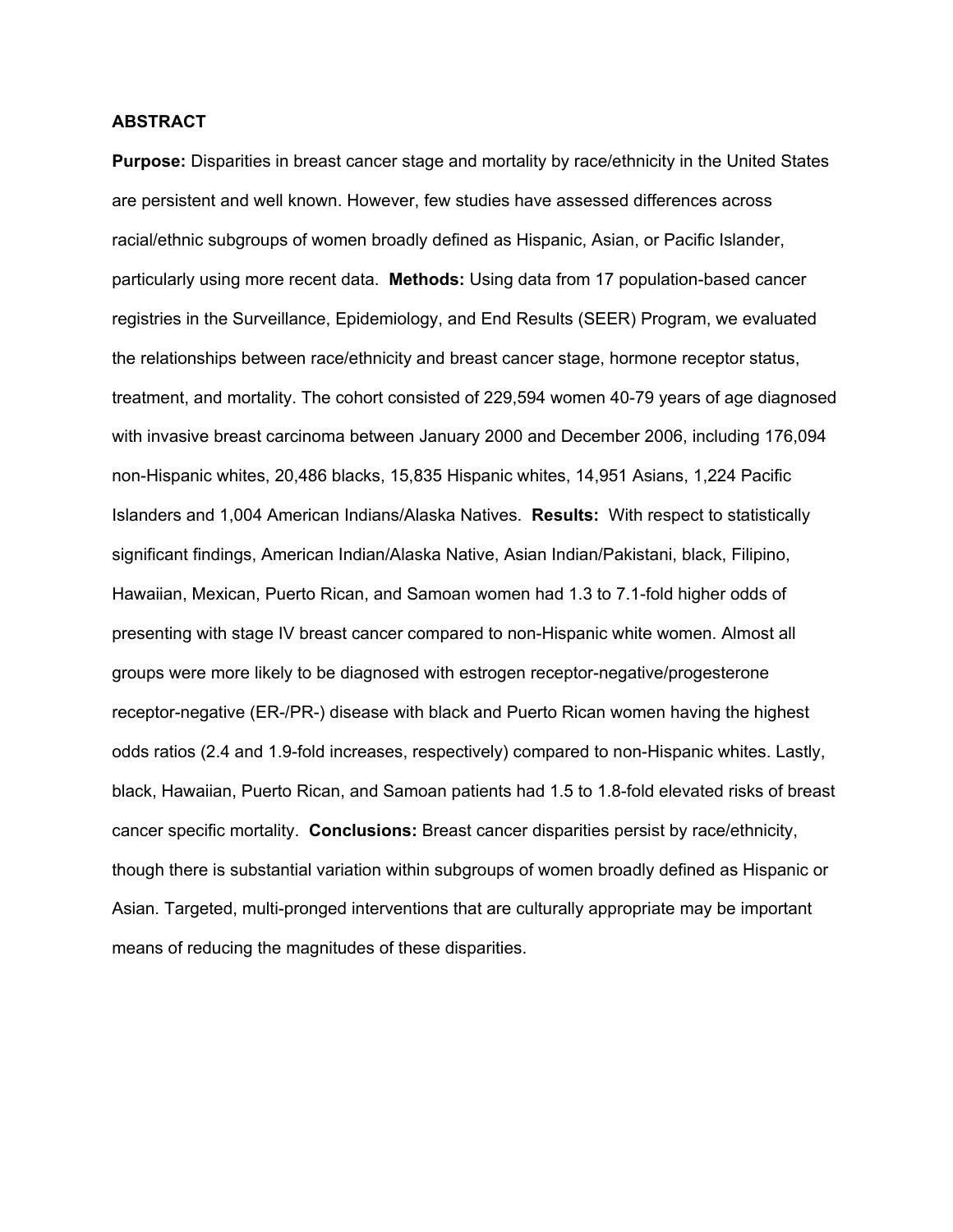### **INTRODUCTION**

 It is well established that compared to non-Hispanic whites, several racial/ethnic groups, including blacks, Hispanic whites, and American Indians, are more likely to be diagnosed with advanced stage breast cancer and have poorer disease specific survival rates [10]. These same groups of women are also more likely to be diagnosed with hormone receptor negative tumors [14], which are more aggressive than hormone receptor positive tumors and have a poorer prognosis regardless of factors such as stage of disease [6]. There is clear evidence that over the past two decades the proportion of breast cancers diagnosed at an advanced stage has fallen and survival rates have increased across women of all racial/ethnic groups [10, 23]. However, the relative disparities with respect to stage and mortality have held essentially constant by race/ethnicity [10, 17].

 Few studies have assessed breast cancer disparities related to stage or mortality across subgroups of broadly defined racial/ethnic groups, such as Asians, Hispanic whites, and Pacific Islanders. Here we assess these disparities among six distinct Asian populations, four distinct Hispanic populations, and two distinct Pacific Islander populations. We have previously reported on some of these differences based on Surveillance, Epidemiology and End Results (SEER) Program data from 1992-1998, which was the first to document differences in these disparities across many of these subgroups [3, 15]. An update of this report to both confirm the disparities and to evaluate how they have changed is warranted, particularly since the SEER Program was substantially expanded in 2000 and now includes 26% of the United States population. Identification of the types of disparities experienced by each racial/ethnic subgroup can help identify needs specific to different communities and facilitate the development of culturally appropriate strategies to reduce these disparities.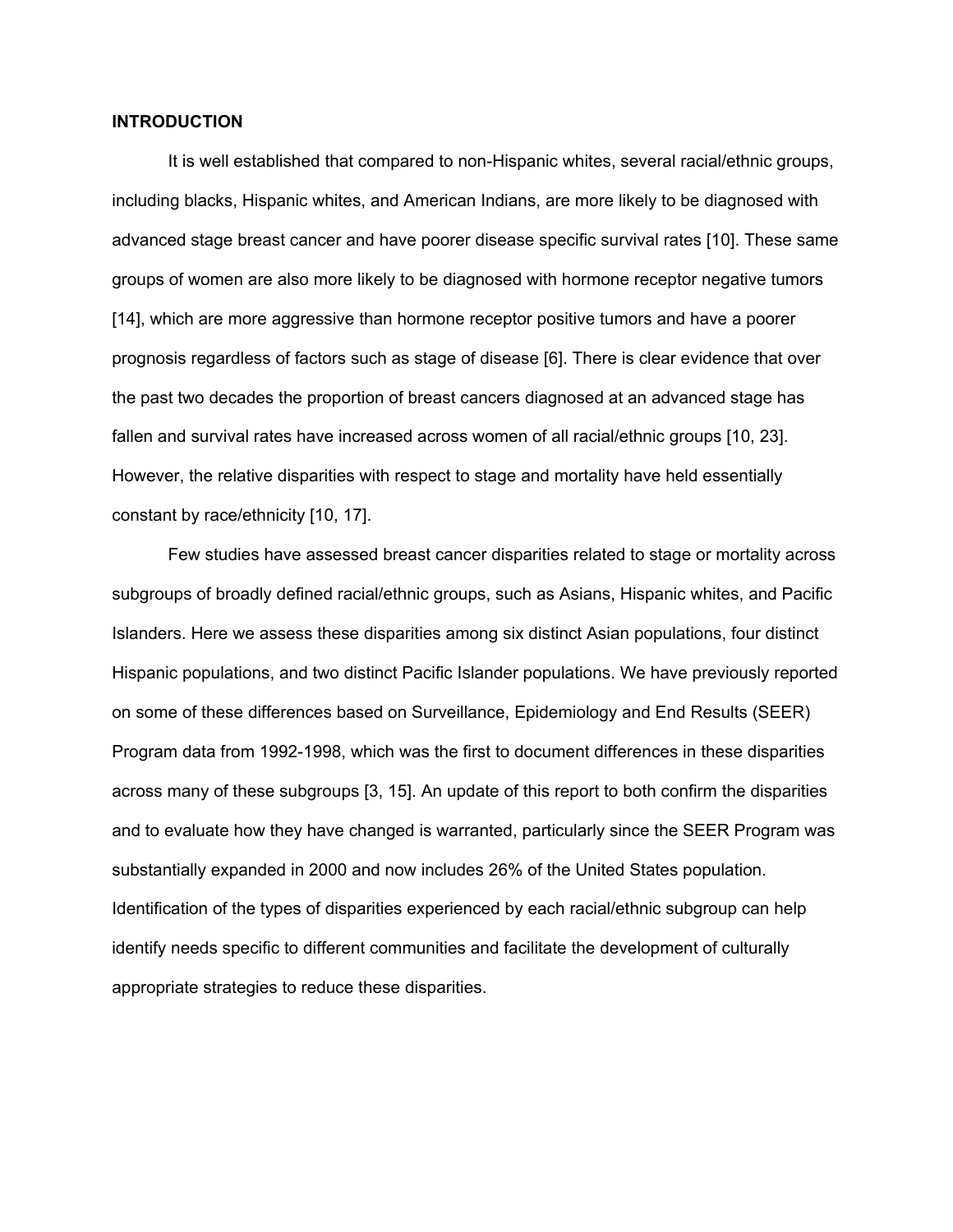#### **METHODS**

 Women 40-79 years of age without a prior history of any type of cancer who were diagnosed with invasive breast cancer between January 2000 and December 2006 were identified through 17 population-based cancer registries in the United States that participate in the National Cancer Institute's SEER Program. Women less than 40 years of age and 80 years of age and older were excluded. This is because one of the primary outcomes of interest was cancer stage, and stage is influenced by mammographic screening and routine screening is not recommended for women <40 and is less common among women ≥80 years of age. 2000 was chosen as the starting point for this analysis because this was the year when several registries were added to the SEER program. The SEER registries that were included serve the states of California (through the participation of four distinct SEER registries), Connecticut, Hawaii, Iowa, Kentucky, Louisiana, New Jersey, New Mexico, and Utah, the areas surrounding Atlanta, Georgia; Detroit, Michigan, and Seattle, Washington; a rural area of Georgia; and the population of Alaskan Natives living in Alaska. It is estimated that more than 95% of all incident cases in the populations under surveillance are ascertained. The primary source of data used by SEER is patient medical records, and further operational details regarding the methodology employed by the SEER Program are provided elsewhere [28].

 A total of 242,056 women were potentially eligible for this study. To make our race/ethnicity categories mutually exclusive, 195 black women, 27 American Indian/Alaska Native women, 60 Asian women, and 25 Pacific Islanders who were also categorized as being Hispanic were excluded, as were the 1,610 with an unknown race/ethnicity. Of the remaining 240,139 cases, 10,545 with an unknown AJCC were excluded leaving a total of 229,594 cases.

 Our primary exposure of interest was race/ethnicity. Based on SEER data, race/ethnicity was categorized into six broad groups: non-Hispanic white, black, Hispanic white, Asian, Pacific Islander, and American Indian/Alaska Native. SEER also collects more detailed data on Hispanic, Asian, and Pacific Islander subgroups. Analyses were conducted on the following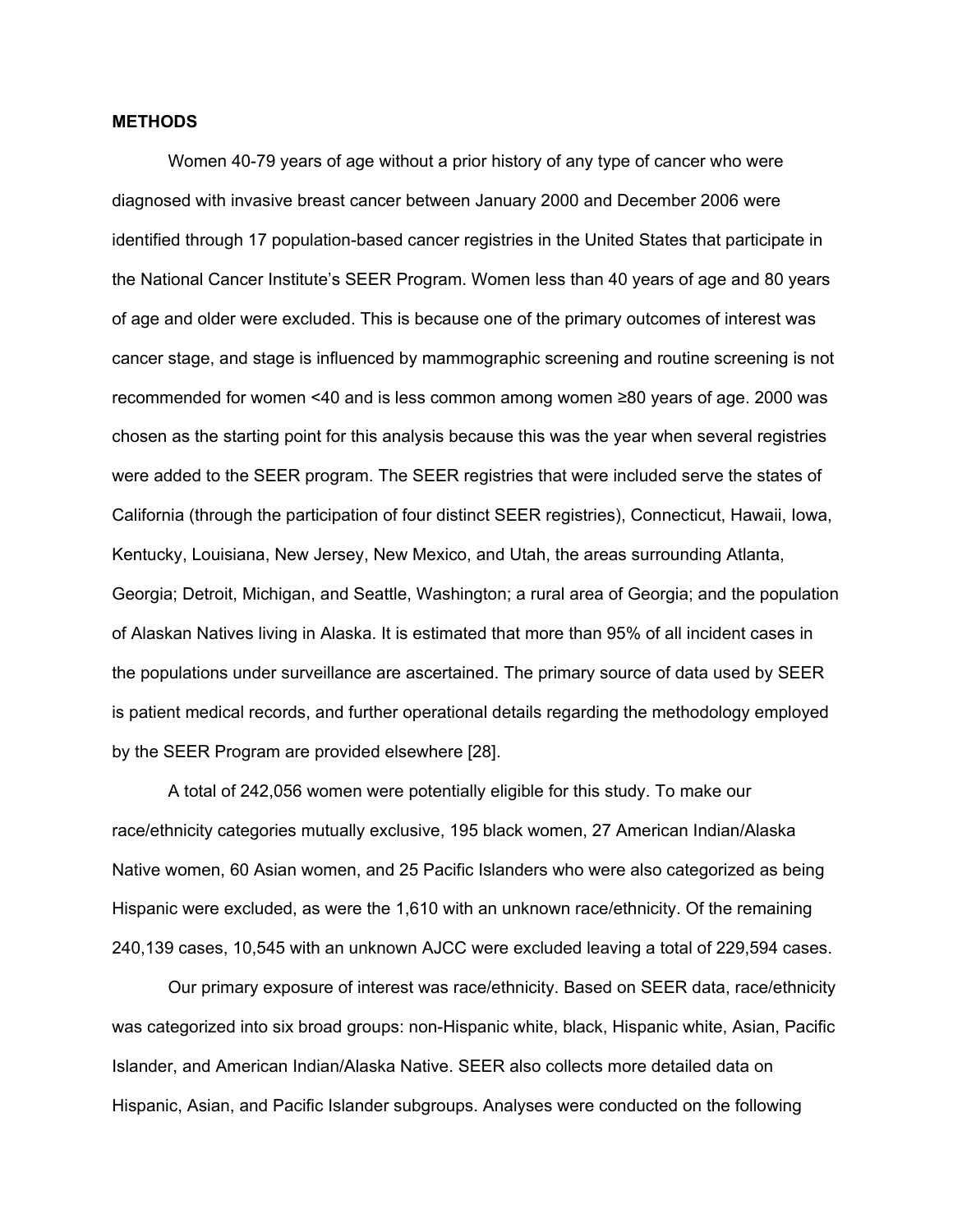subgroups: Hispanics – Mexican, South/Central American, Puerto Rican, and Cuban women; Asians – Filipino, Chinese, Japanese, Asian Indian/Pakistani, Korean, and Vietnamese women; and Pacific Islanders – Hawaiian and Samoan women.

 Our primary outcomes of interest were AJCC stage, joint estrogen receptor (ER)/progesterone receptor (PR) status, receipt of appropriate treatment, and breast cancer specific mortality. Data on AJCC stage and ER/PR status are directly available in the SEER data. The 14,444 women with missing stage data and the additional 40,182 women missing ER/PR status were excluded leaving a final total of 229,594 women included in our analyses. We were also interested in assessing whether or not the primary surgical and radiation treatments given to women of different races/ethnicities with stage I and II breast carcinomas less than 2.0 cm in size met current standards of care outlined by National Comprehensive Cancer Network using methodology consistent with previous reports [2, 20]. Women were categorized as having received an appropriate first course of treatment if they either received a total mastectomy or had breast conserving surgery (BCS) with axillary node dissection and radiation. Women who had BCS but did not receive axillary node dissection and/or radiation were categorized as having received inappropriate treatment. This analysis was limited to women with tumors <2.0 cm because of the potential benefit those with larger tumors experience with neoadjuvant chemotherapy. Our final outcome of interest was breast cancer specific mortality. Information on vital status and survival time is obtained annually by each registry through a variety of data sources. SEER calculates survival time in months beginning with the month and year of diagnosis, and in this study the outcome of interest was death due to breast cancer. So women were followed until whichever of the following occurred first: 1) date of death due to breast cancer, 2) date of death due to a cause other than breast cancer (censored) 3) date last known to be alive, or 4) December 31, 2006, the follow-up cutoff date used in this analysis.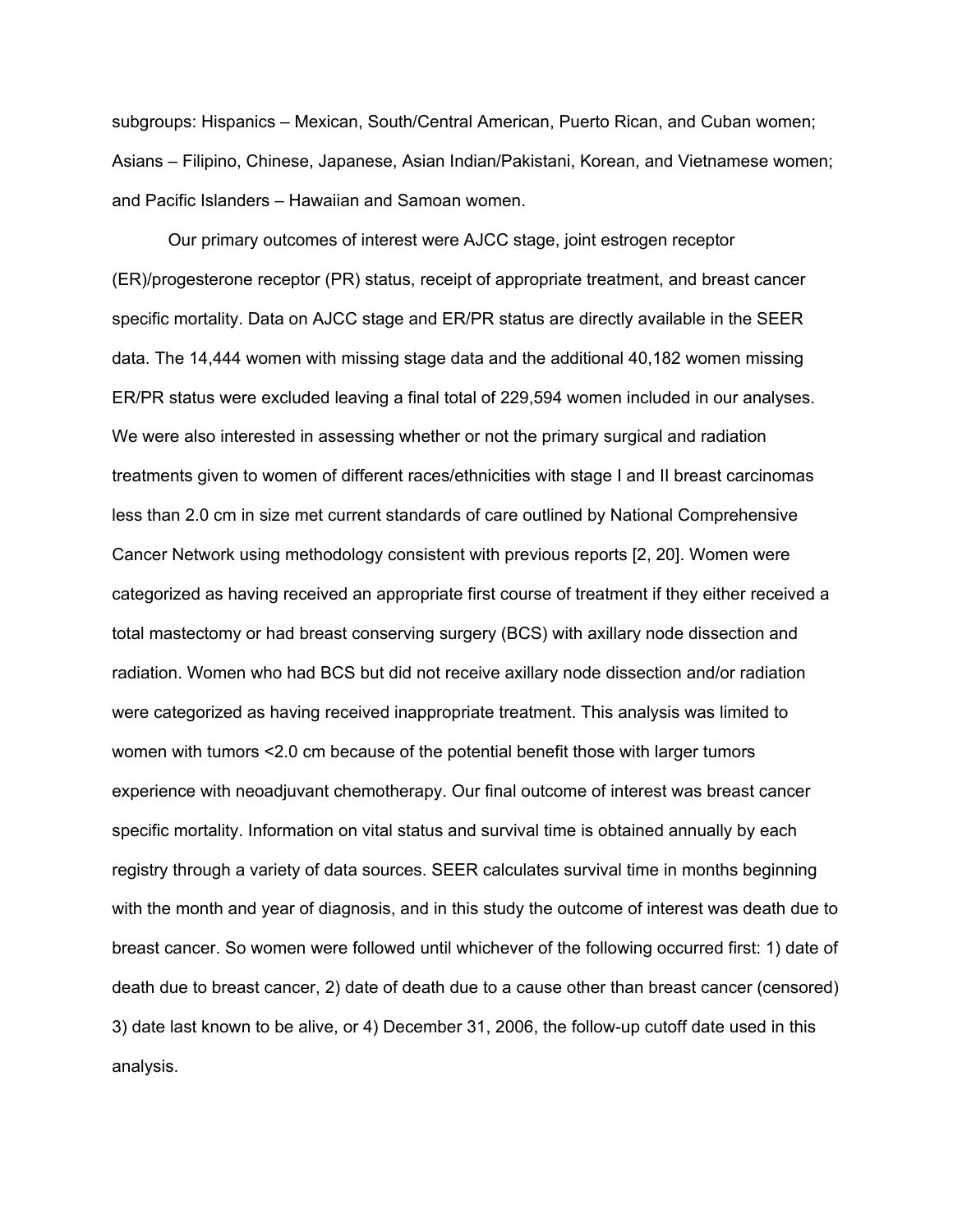Associations between race/ethnicity and AJCC stage, ER/PR status, and treatment were estimated using polytomous logistic regression. Risks of mortality by race/ethnicity were calculated using the Cox proportional hazards model. In all analyses non-Hispanic white women served as the reference race/ethnicity, and risk estimates were adjusted for age at diagnosis, year of diagnosis, SEER registry, and county level measures of poverty and education according to how they are categorized in Table 1. Analyses of ER/PR status and treatment were additionally adjusted for AJCC stage. For risk of mortality we conducted analyses additionally adjusted for AJCC stage, surgical and radiation treatments, and ER/PR status. All analyses were conducted using Stata/SE 10.1 for Windows (Stata Corp, College Station, TX) statistical software.

### **RESULTS**

Non-Hispanic white women were somewhat older at diagnosis compared to women in each of the other racial/ethnic groups (Table 1). The proportions of patients that were non-Hispanic white generally decreased from 2000-2006, while they increased somewhat among blacks, Hispanic whites, Asians, and American Indians/Alaska Natives. Non-Hispanic white women most frequently came from the Greater California and New Jersey registries; black women from Atlanta, Detroit, Los Angeles, Louisiana and New Jersey; Hispanic whites from Greater California and Los Angeles, Asians from Greater California, Hawaii, Los Angeles and San Francisco-Oakland; Pacific Islanders from Hawaii and Greater California; and American Indians/Alaska Natives from the Alaska Natives, Greater California, New Mexico and Seattle-Puget Sound registries. Higher proportions of blacks, Hispanic whites, Asians, and American Indians/Alaska Natives lived in counties where higher proportions of the population were living below 200% of the federal poverty level based on 2000 census data. Higher proportions of Hispanic whites, blacks and Asians lived in counties where higher proportions of the population had less than a high school education.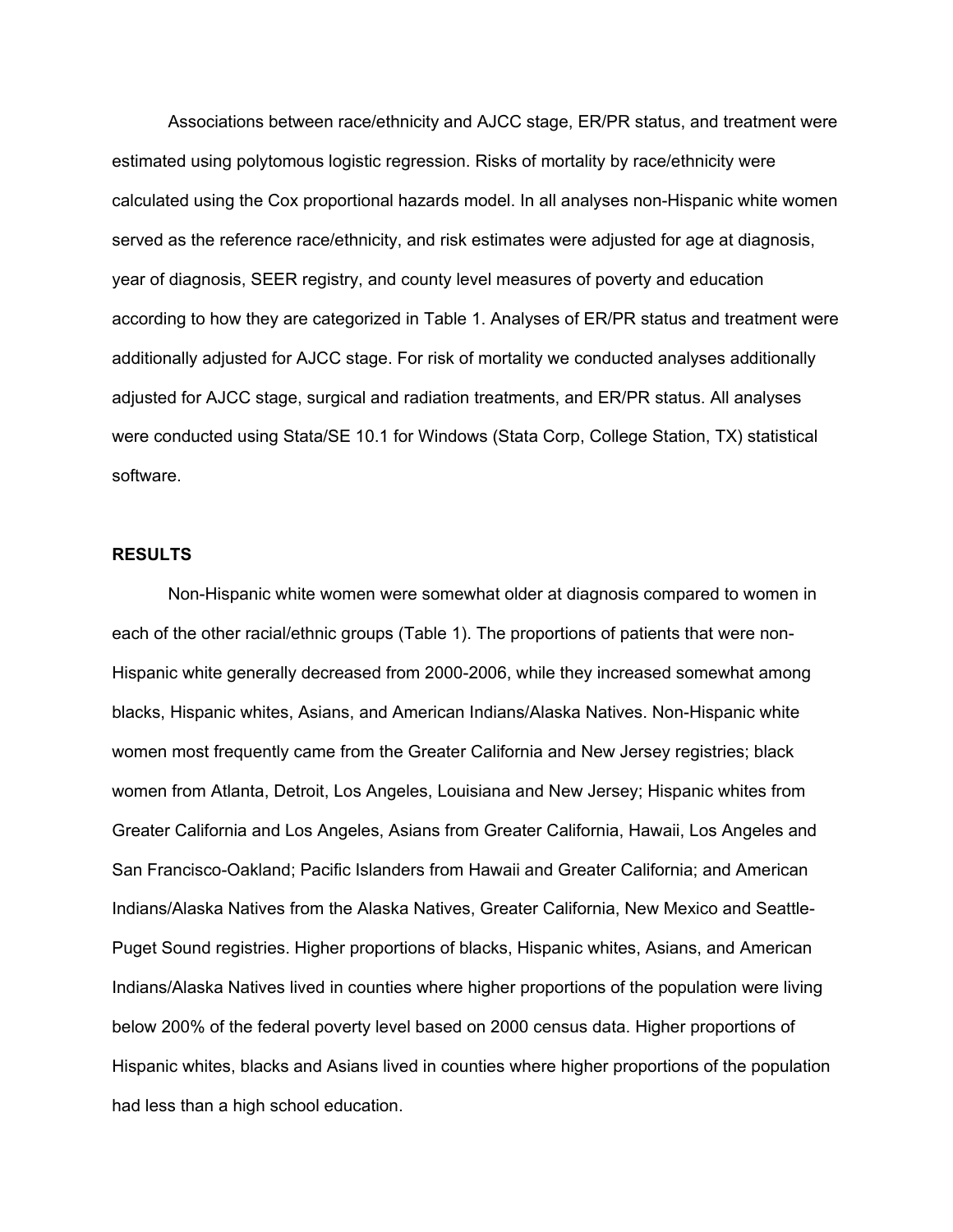With respect to statistically significant findings (p<0.05), compared with non-Hispanic white women, black, Hispanic white, Pacific Islander and American Indian/Alaska Native women had 1.5 to 2.5-fold higher odds of presenting with stage IV tumors (Table 2). Among Hispanic whites, Mexican and Puerto Rican women had the highest odds of presenting with stage IV disease (OR=1.8, 95% CI: 1.6-2.1 and OR=1.5, 95% CI: 1.1-2.1, respectively). Among Asians, both Chinese and Japanese women were 30% less likely while Filipino and Asian Indian/Pakistani women were 30% and 50%, respectively, more likely to be diagnosed with stage IV disease. Samoan women had the highest odds of having stage IV breast cancer of any of the women studied (OR=7.1, 95% CI: 3.6-14.0), though both Hawaiian and other Pacific Islander women were also more likely to present with stage IV disease.

Compared with non-Hispanic white women, black, Hispanic white, Asian and American Indian/Alaska Native women had 1.2 to 2.4-fold higher odds of being diagnosed with ER-/PRbreast cancer (Table 3). Among Hispanic whites, Mexican, South or Central American and Puerto Rican women had higher likelihood of being diagnosed with ER-/PR- breast cancer (OR=1.5, 95% CI: 1.4-1.6, OR=1.4, 95% CI: 1.2-1.5 and OR=1.9, 95% CI: 1.6-2.3, respectively). Among Asians, Japanese women had a 20% lower odds of having ER-/PR- breast cancer, while Korean women had the highest OR (1.5, 95% CI: 1.3-1.7). Black women had the highest odds of being diagnosed with ER-/PR- breast cancer of any of the racial/ethnic groups studied (OR=2.4, 95% CI: 2.3-2.5).

Among women with stage I or II breast carcinomas less than 2.0 cm in size, compared with non-Hispanic white women, black and Hispanic white women had increased odds of receiving inappropriate primary surgical and radiation breast cancer treatment (OR=1.5, 95% CI: 1.3-1.6 and OR=1.2, 95% CI: 1.1-1.3, respectively) (Table 4). Among Hispanic whites, Mexican and South or Central American women had the highest likelihood of receiving inappropriate treatment (OR=1.2, 95% CI: 1.0-1.5 and OR=1.3, 95% CI: 1.0-1.7, respectively).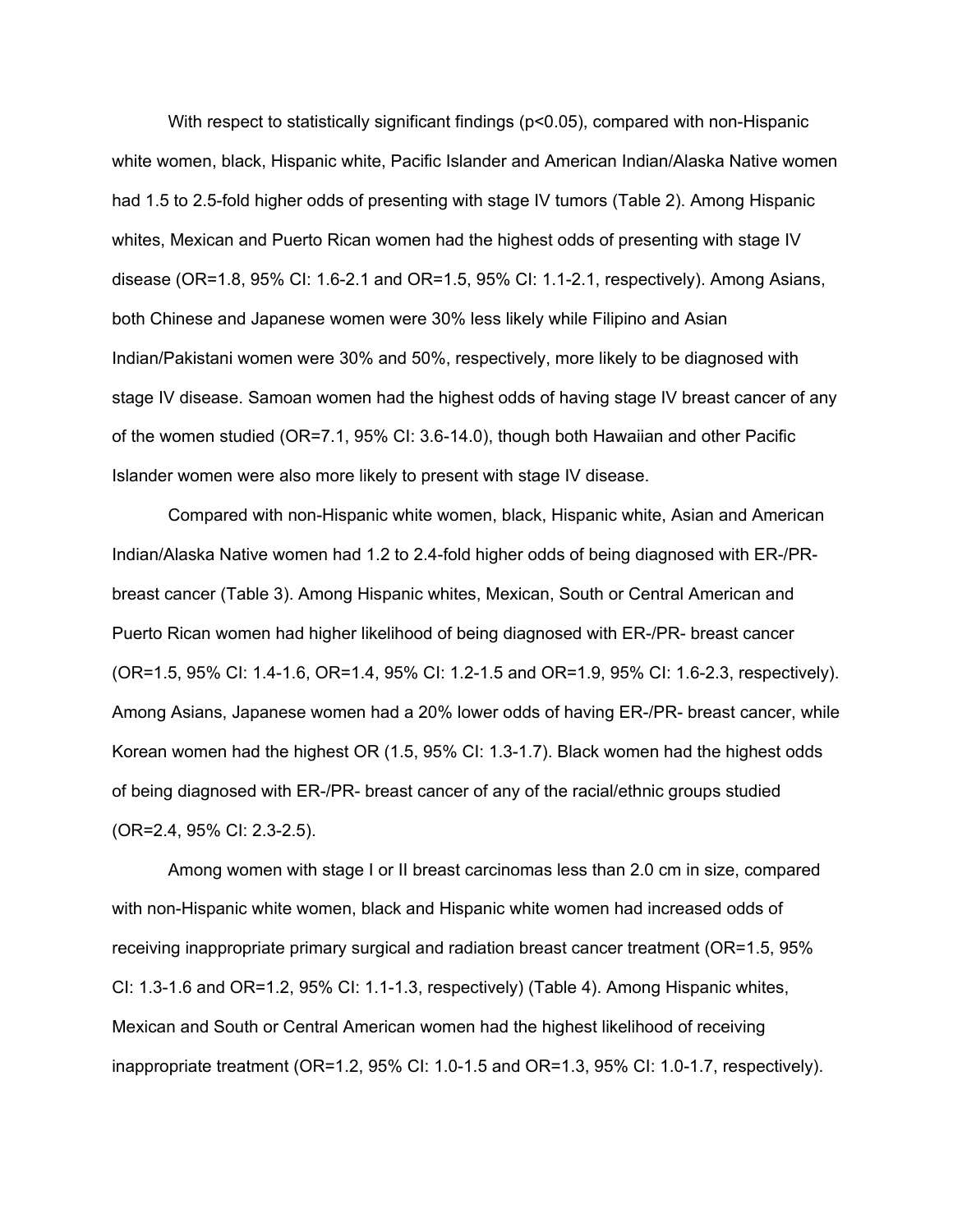Samoan women had the highest OR of receiving inappropriate treatment of any of the racial/ethnic subgroups studied (OR=5.1, 95% CI: 2.0-13.0).

 Compared with non-Hispanic white women, black, Hispanic white, Pacific Islander and American Indian/Alaska Native women had 1.4 to 2.4-fold greater risks of breast cancer specific mortality, adjusting for diagnosis age, year, and SEER registry (Table 5). Elevations in risk of mortality were still observed, though attenuated, in black, Hispanic white and Pacific Islander women, after additionally adjusting for stage, ER/PR status, surgical and radiation treatments, and county level measures of poverty and education. Among Hispanic whites, Puerto Rican women had the highest risk of breast cancer specific mortality in our multivariate adjusted model (OR=1.7, 95% CI: 1.3-2.1). Among Asians, Japanese women had 20% lower breast cancer specific mortality risks, after multivariate adjustment (OR=0.8, 95% CI: 0.6-1.0). Among Pacific Islanders, both Hawaiian and Samoan women had increased risk of mortality (multivariate adjusted OR=1.5, 95% CI: 1.1-2.0 and OR=1.8, 95% CI: 1.1-3.0, respectively).

#### **DISCUSSION**

The results of our study (summarized in Table 6) are consistent with multiple prior studies that have evaluated various aspects of breast cancer disparities by race/ethnicity. Specifically, it is consistent with the literature demonstrating that compared to non-Hispanic white women, black [3, 15, 18, 22], Hispanic white [13, 15, 16, 18, 22], Hawaiian [4, 7, 15], and American Indian [15, 26, 27] women present with more advanced stages of breast cancer and have greater risks of mortality after a breast cancer diagnosis. It has also been previously reported that Japanese women have better breast cancer survival rates compared to non-Hispanic white women [4, 19]; that black and Hispanic white women are more likely to receive inappropriate treatments [3, 15]; and that black, Hispanic white and American Indian women are more likely to present with tumors that were ER- or PR- [11, 14, 16, 21]. Beyond confirming that all of these disparities persist in the United States through 2006, a unique contribution is the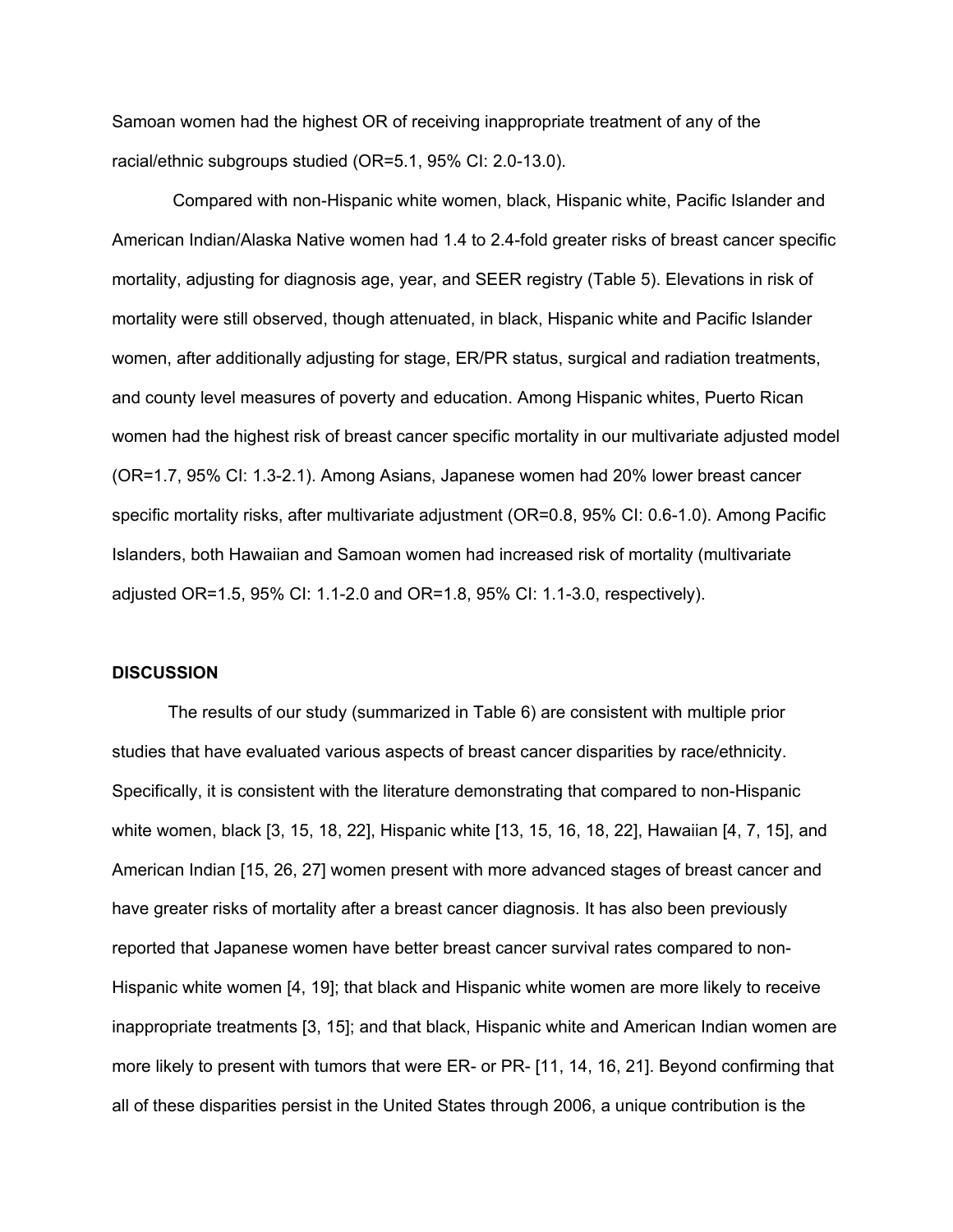characterization of breast cancer disparities impacting Pacific Islander women. These women, and in particular Samoan women, were among those experiencing disparities with the highest magnitudes. Specifically, Samoan women had substantially higher odds of presenting with Stage IV disease (OR=7.1) and receiving inappropriate treatment for early stage breast cancer (OR=5.1), and the highest risk of any group of breast cancer mortality (HR=1.8) despite being one of the only groups to have a similar risk of ER-/PR- disease compared to non-Hispanic whites. This suggests that the disparities these women experience are primarily related to issues of access to care with respect to both screening and follow-up after a breast cancer diagnosis rather than differences in tumor biology. These disparities have not been previously well characterized as most prior studies have combined Pacific Islander women with Asian women in their analyses despite the fact that they are a racially diverse group of people with respect to genetics, socioeconomic status (SES), and culture.

Black breast cancer patients continue to fare quite poorly as they had elevated likelihood of having all four adverse breast outcomes assessed here. This suggests that disparities are impacting black women across the breast cancer spectrum with respect to access and utilization of screening and preventive services, clinical care subsequent to breast cancer diagnosis, and long term follow-up care and clinical management for black breast cancer survivors. These results support continued multi-pronged efforts to address these disparities in black communities throughout the U.S.

We observed distinct differences with respect to breast cancer stage, treatment and mortality risks within the broadly defined racial/ethnic group of Hispanic whites, Asians and Pacific Islanders. With respect to Hispanic white women of the four subgroups assessed, Mexican women had the highest likelihood of presenting with stage III and IV breast cancer, Puerto Rican women were the most frequently diagnosed with ER-/PR- disease, only Mexican and South/Central American women had higher likelihood of receiving inappropriate treatment, and only Puerto Rican women had an increased risk of mortality in the multivariate adjusted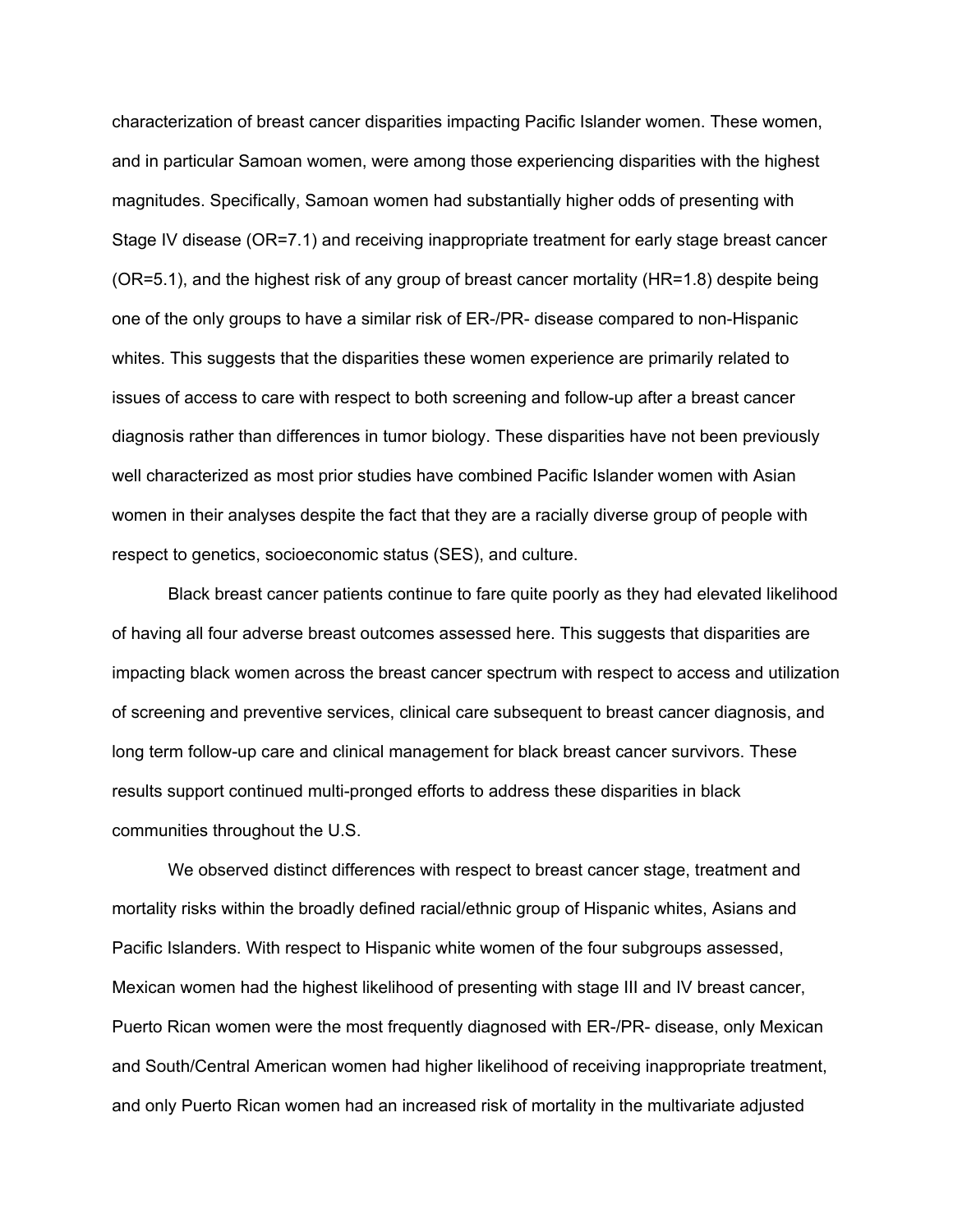model. As each outcome measured is an indicator of different types of disparities, this information could be potentially useful in designing public health strategies. For example, the high likelihood of advanced stage cancer among Mexican women suggests that efforts to promote breast cancer screening and/or timely access to care after an abnormal mammogram may be of particular importance in this population, while the high risk of mortality among Puerto Rican women indicates that efforts to ensure that Puerto Rican breast cancer survivors get adequate treatment and follow-up care may be needed.

Even greater heterogeneity was observed among Asian subgroups. Japanese women consistently had better outcomes than non-Hispanic white women in several respects including lower odds of having stage IV breast cancer, ER-/PR- disease, and lower mortality risk. The picture was more mixed for other Asian subgroups as Chinese women also had lower likelihood of presenting with stage IV disease but more likely to have ER-/PR- disease and Asian Indian/Pakistani women had odds of having stage III and IV breast cancer but had a lower risk of mortality. With the exception of higher odds of ER-/PR- disease, Korean and Vietnamese women were similar to non-Hispanic whites in other respects. Lastly, of all the Asian subgroups, Filipino women in general had the poorest outcomes compared to the other Asian subgroups in that they were more likely to present with advanced stage and with ER-/PR- breast cancer. Again, consideration of the nature of the disparities each subgroup experienced could be useful in developing strategies to address them.

We also found that Alaska Native/American Indian women are more likely to be diagnosed with advanced stage and ER-/PR- breast cancer. Our results agree with previous studies that show that American Indian/Alaska Native women are more likely to be diagnosed with late stage breast cancer. Prior studies also suggest that these women are more likely to die of breast cancer [27], even after adjustment for definitive therapy [26]; however, results of our study did not show differences in mortality. While it is possible that relative mortality rates for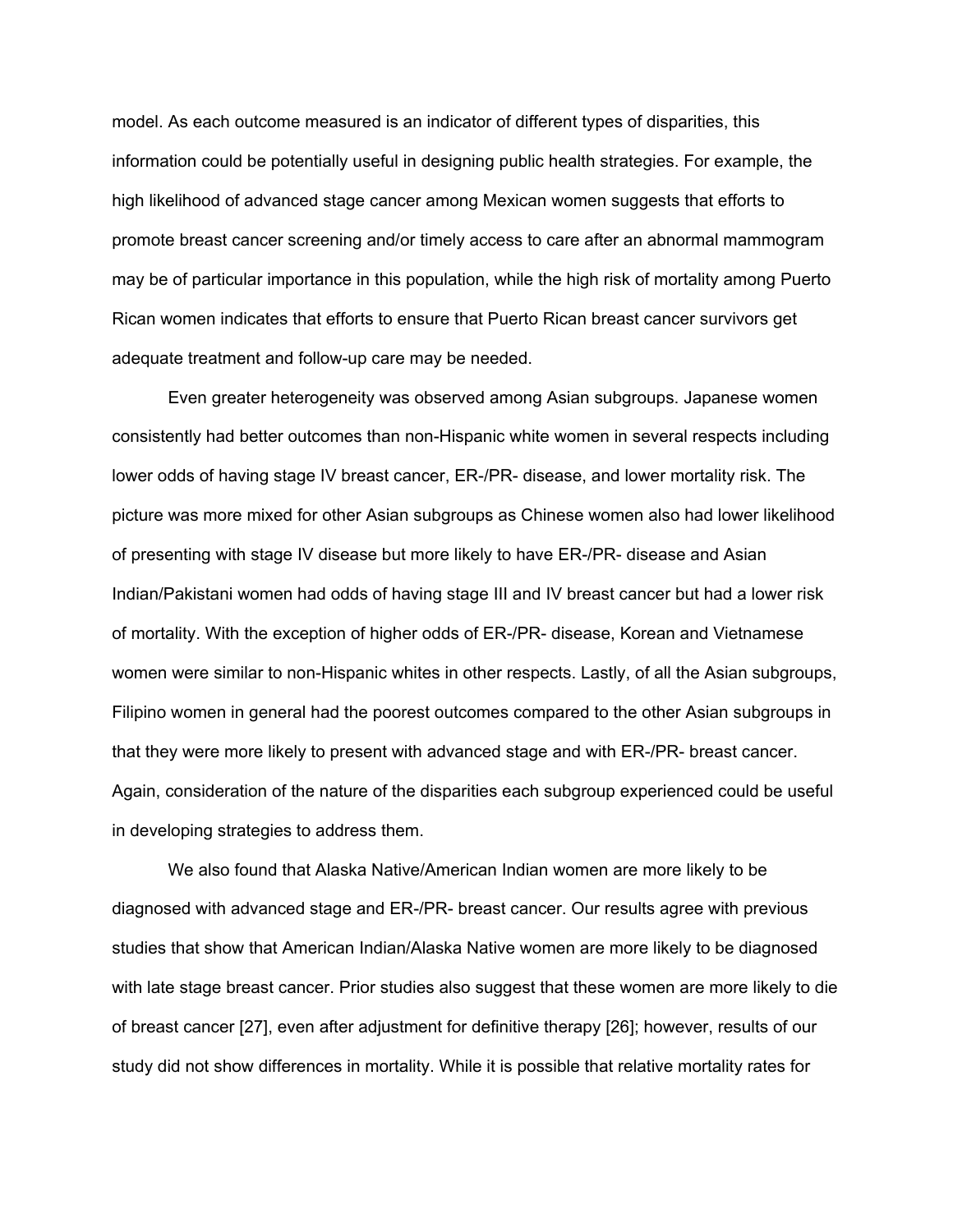these women have improved, there is also considerable heterogeneity across American Indian/Alaska Native populations, which could contribute to this difference.

While many of the relative disparities persist, including with respect to receipt of appropriate treatment for early stage breast cancer, one encouraging difference we found is in the higher proportions of women with early stage disease who do receive appropriate treatment across all races/ethnicities. While our study that included data from 1992-1998 found that the percentage of women receiving appropriate therapy ranged from 77.1-86.3% across races/ethnicities, the more recent 2000-2006 data shown here indicate that with the exception of Samoan women, 91.6-95.4% of women across races/ethnicities received appropriate treatment.

One potential limitation of our study was that race/ethnicity was determined via medical record reviews only, and is also subjected to misclassification of race/ethnicity, which has been shown to vary by race/ethnicity [8]. Consequently, a sizable proportion of Asian, Pacific Islander and Hispanic white women were classified as "other" or "not-otherwise-specified" (NOS) (14.5%, 19.5% and 51.5%, respectively). Precisely how our point estimates would have changed if these women, and particularly the large number of Hispanic whites, NOS, could have been correctly classified into a subgroup is unknown. In general though, the point estimates for the "other" groups were consistent with those for the broader classifications. Another potential limitation is misclassification of our various outcomes. For example, ER/PR data also came from medical record data and so variation in the methods used to evaluate and interpret ER and PR status across hospitals and geographic regions could contribute to this misclassification. Lastly, a lack of data on individual level socioeconomic variables as well as other factors such as family history of breast cancer, lifestyle factors, anthropometric characteristics, and treatment with hormonal therapy and chemotherapy precludes us from evaluating these exposures as potential confounders or effect modifiers of the relationships observed.

The disparities identified here are multifactorial and due to a combination of several factors including those related to socioeconomic status, access to health care, lifestyle and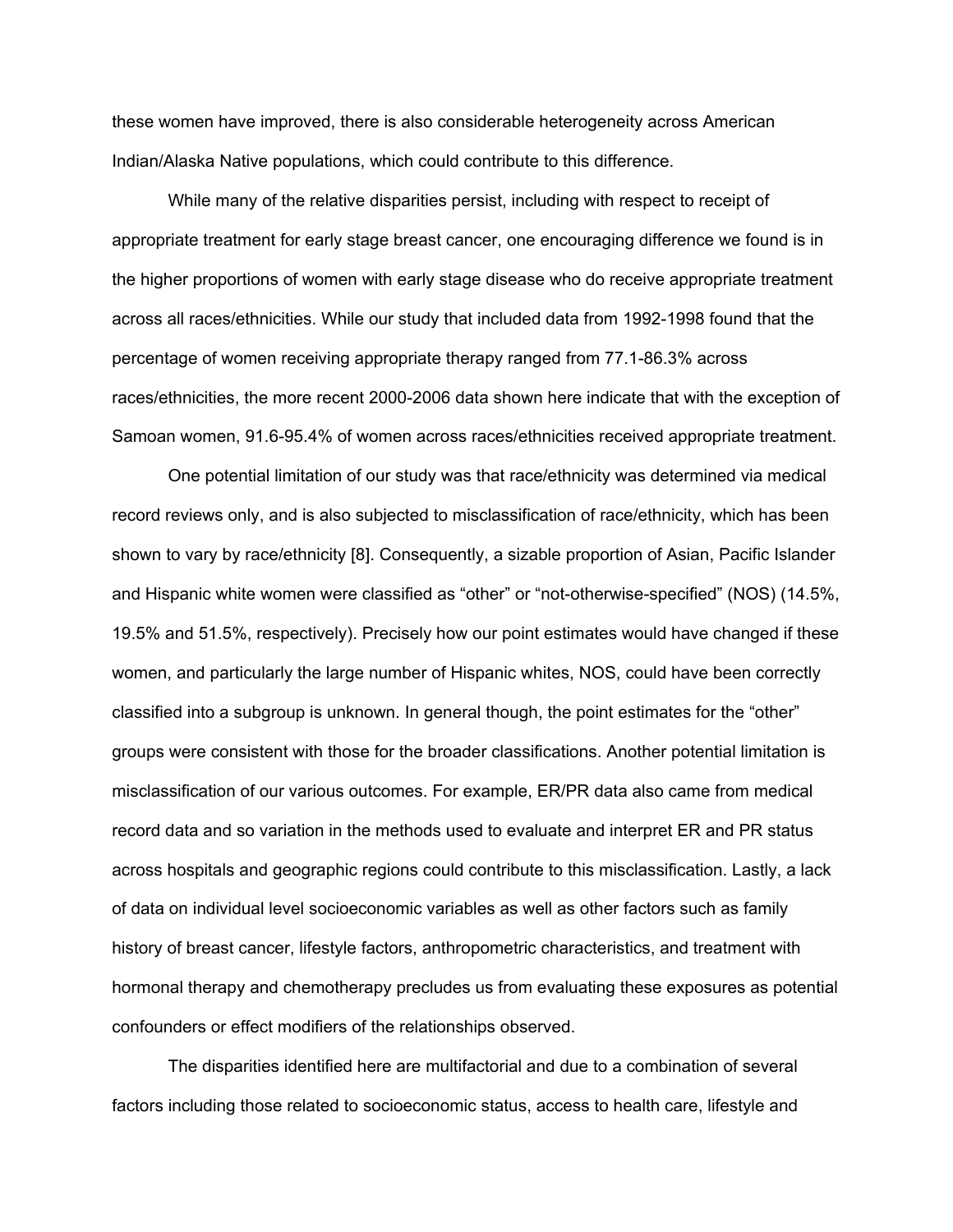cultural differences, and cancer biology. These factors all have the potential to influence disparities at several points along the spectrum of breast cancer clinical care from prevention and screening services, to diagnosis and treatment, and to long-term follow-up and survivorship. We demonstrate here that many breast cancer disparities persist after adjusting for various aspects of these disparities. Other studies with more detailed individual level data have shown that some disparities are attenuated or disappear after adjusting for certain factors, while other show that they persist [5, 9, 12, 24, 25]. For example, one study compared breast cancer outcomes among underinsured black and non-Hispanic white patients treated in an equal healthcare access setting over a ten year period (1997-2006) [12]. It found that black patients had a poorer breast cancer-specific survival rate compared to non-Hispanic white patients, but that after adjustment for clinical and sociodemographic factors this difference was no longer statistically significant. Similar attenuation was seen in another study that evaluated breast cancer outcomes in a population with low SES and similar access to health care [5]. 60% of the patients in the two hospitals studied were blacks and over two-thirds of patients had either Medicaid coverage or no insurance, and here 5-year overall survival rates for black and Caucasian patients were similar. In contrast, a study of breast cancer incidence observed that even after adjusting for factors associated with SES, a disparity in breast cancer incidence persisted among blacks [24]. The authors utilized several studies (published between 1990 and 2007) that addressed disparities in breast cancer incidence across racial and socioeconomic strata to calculate incidence rate ratios (IRRs) comparing the highest to the lowest strata of SES for white, black, Hispanic and Asian/Pacific Islander populations. They found that the magnitude of the disparity in breast cancer incidence between races decreased as SES increased. However, when adjusted for factors closely associated with SES, disparities in breast cancer incidence between white, Hispanic, and Asian/Pacific-Islander were no longer seen, but did persist in the comparison between white and black women. With respect to disparities in breast cancer diagnosis and treatment delay by race/ethnicity, in a study of 49,865 female Medicare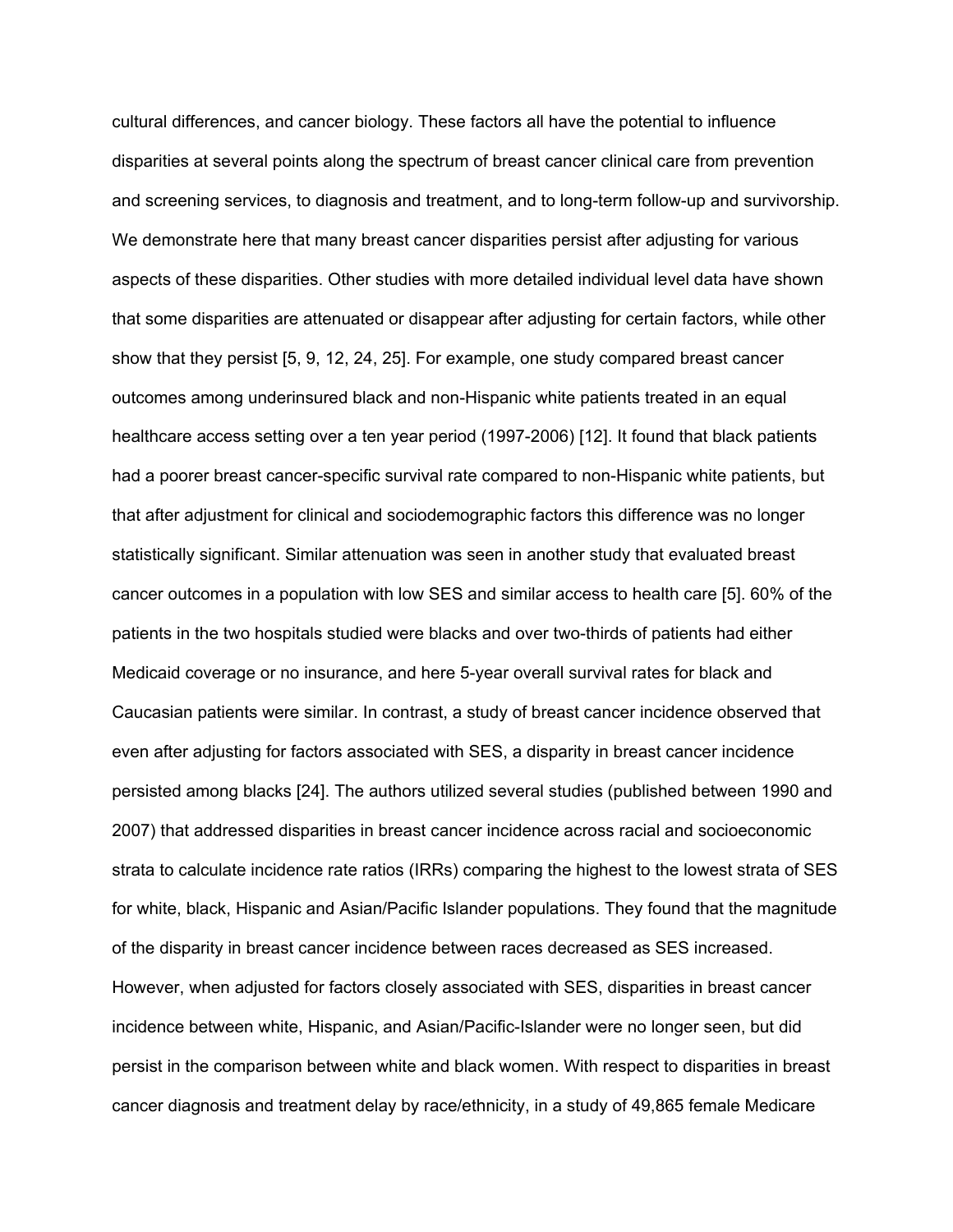recipients 65 years and older diagnosed with breast cancer during a seven-year period (1992- 1999), black women most frequently experienced delays in both initial diagnosis and initiation of breast cancer treatment relative to women of other races/ethnicities in a multivariate adjusted model that included access to healthcare [9, 25]. Diagnostic and therapeutic delays were also found to contribute to breast and cervical cancer disparity in a population-based sampling and cross sectional design study, which showed that Hispanic whites are more likely to report diagnostic delays while blacks are more likely to report therapeutic delays [1]. However, breast cancer disparities by race/ethnicity seem to be less affected by mammography usage during our study time period. Mammography usage based on Behavioral Risk Factor Surveillance System (BRFSS) data indicate that from 1993 to 2003 mammography utilization has been similar among Black and non-Hispanic women [23].

While many other studies have also addressed these issues, the studies described above are illustrative of the complexity and multifactorial nature of racial/ethnic disparities in breast cancer. Our study shows that despite ongoing efforts, breast cancer disparities by race and ethnicity persist in the United States and in particular quantitates disparities present in smaller racial/ethnic subgroups that have not been previously well studied. Importantly, our study identifies the types of disparities faced by distinct racial/ethnic subgroups and can potentially help inform further development and implementation of specific strategies to address them.

#### **ACKNOWLEDGEMENTS**

This work was supported by the National Cancer Institute [grant number R25-CA94880].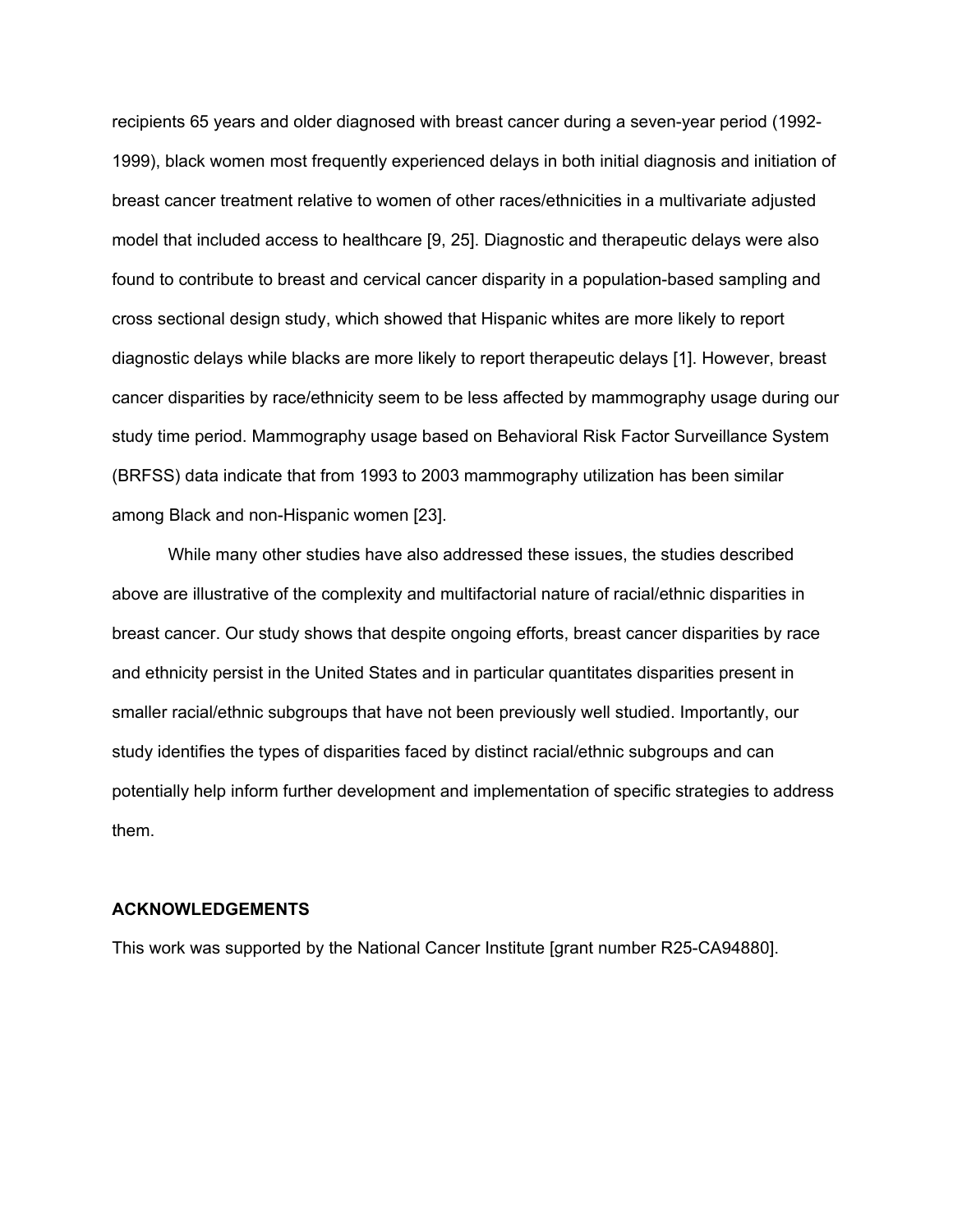**Table 1: Characteristics of the 229,594 breast cancer cases by race/ethnicity**

|                         | Non-Hispanic  |               |                 |                 | <b>Hispanic</b> |                 |               |               | <b>Pacific</b>   |                 | <b>American Indians/</b> |                 |  |
|-------------------------|---------------|---------------|-----------------|-----------------|-----------------|-----------------|---------------|---------------|------------------|-----------------|--------------------------|-----------------|--|
|                         | whites        |               | <b>Blacks</b>   |                 | whites          |                 | <b>Asians</b> |               | <b>Islanders</b> |                 | <b>Alaska Natives</b>    |                 |  |
|                         | $(n=176,094)$ |               | $(n=20, 486)$   |                 | $(n=15,835)$    |                 |               | $(n=14,951)$  |                  | $(n=1,224)$     |                          | $(n=1,004)$     |  |
|                         | n             | $\frac{9}{6}$ | n               | $\overline{\%}$ | n               | $\overline{\%}$ | n             | $\frac{9}{6}$ | n                | $\overline{\%}$ | n                        | $\frac{0}{2}$   |  |
| Age at diagnosis, years |               |               |                 |                 |                 |                 |               |               |                  |                 |                          |                 |  |
| 40-49                   | 37,015        | 21.0          | 5,816           | 28.4            | 5,157           | 32.6            | 4,503         | 30.1          | 323              | 26.4            | 307                      | 30.6            |  |
| 50-59                   | 52,288        | 29.7          | 6,457           | 31.5            | 4,783           | 30.2            | 4,826         | 32.3          | 412              | 33.7            | 331                      | 33.0            |  |
| 60-69                   | 46,260        | 26.3          | 4,805           | 23.5            | 3,525           | 22.3            | 3,318         | 22.2          | 315              | 25.7            | 225                      | 22.4            |  |
| 70-79                   | 40,531        | 23.0          | 3,408           | 16.6            | 2,370           | 15.0            | 2,304         | 15.4          | 174              | 14.2            | 141                      | 14.0            |  |
| Mean±standard deviation |               | 59.7±10.8     | $57.3 \pm 10.6$ |                 | 56.4±10.6       |                 | 56.7±10.5     |               |                  | $57.2 \pm 10.1$ |                          | $56.5 \pm 10.2$ |  |
| Year of diagnosis       |               |               |                 |                 |                 |                 |               |               |                  |                 |                          |                 |  |
| 2000                    | 26,581        | 15.1          | 2,833           | 13.8            | 1,904           | 12.0            | 1,879         | 12.6          | 138              | 11.3            | 131                      | 13.0            |  |
| 2001                    | 26,916        | 15.3          | 2,850           | 13.9            | 2,020           | 12.8            | 1,993         | 13.3          | 190              | 15.5            | 132                      | 13.1            |  |
| 2002                    | 26,354        | 15.0          | 2,986           | 14.6            | 2,257           | 14.3            | 2,210         | 14.8          | 176              | 14.4            | 125                      | 12.5            |  |
| 2003                    | 24,549        | 13.9          | 2,983           | 14.6            | 2,249           | 14.2            | 2,061         | 13.8          | 193              | 15.8            | 162                      | 16.1            |  |
| 2004                    | 24,064        | 13.7          | 3,006           | 14.7            | 2,341           | 14.8            | 2,197         | 14.7          | 178              | 14.5            | 147                      | 14.6            |  |
| 2005                    | 23,651        | 13.4          | 2,740           | 13.4            | 2,563           | 16.2            | 2,281         | 15.3          | 186              | 15.2            | 157                      | 15.6            |  |
| 2006                    | 23,979        | 13.6          | 3,088           | 15.1            | 2,501           | 15.8            | 2,330         | 15.6          | 163              | 13.3            | 150                      | 14.9            |  |
| <b>SEER Registry</b>    |               |               |                 |                 |                 |                 |               |               |                  |                 |                          |                 |  |
| <b>Alaska Natives</b>   | $\mathbf 0$   | 0.0           | $\mathbf 0$     | 0.0             | 0               | 0.0             | 0             | 0.0           | 0                | 0.0             | 282                      | 28.1            |  |
| Atlanta                 | 5,479         | 3.1           | 2,522           | 12.3            | 146             | 0.9             | 200           | 1.3           | 3                | 0.2             | 5                        | 0.5             |  |
| Connecticut             | 11,164        | 6.3           | 766             | 3.7             | 454             | 2.9             | 135           | 0.9           | 6                | 0.5             | 10                       | 1.0             |  |
| Detroit                 | 10,131        | 5.8           | 2,870           | 14.0            | 110             | 0.7             | 136           | 0.9           | 1                | 0.1             | 8                        | 0.8             |  |
| Greater California      | 43,538        | 24.7          | 2,038           | 9.9             | 5,726           | 36.2            | 3,354         | 22.4          | 131              | 10.7            | 201                      | 20.0            |  |
| Hawaii                  | 1,135         | 0.6           | 20              | 0.1             | 62              | 0.4             | 2,138         | 14.3          | 828              | 67.6            | 18                       | 1.8             |  |
| lowa                    | 9,372         | 5.3           | 117             | 0.6             | 58              | 0.4             | 27            | 0.2           | 2                | 0.2             | 17                       | 1.7             |  |
| Kentucky                | 12,176        | 6.9           | 834             | 4.1             | 41              | 0.3             | 43            | 0.3           | 4                | 0.3             | $\mathbf{1}$             | 0.1             |  |
| Los Angeles             | 14,546        | 8.3           | 2,787           | 13.6            | 4,746           | 30.0            | 3,484         | 23.3          | 66               | 5.4             | 30                       | 3.0             |  |
| Louisiana               | 9,058         | 5.1           | 3,591           | 17.5            | 94              | 0.6             | 73            | 0.5           | 3                | 0.2             | 9                        | 0.9             |  |
| New Jersey              | 23,073        | 13.1          | 3,039           | 14.8            | 1,485           | 9.4             | 1,047         | 7.0           | 29               | 2.4             | 13                       | 1.3             |  |
| New Mexico              | 3,665         | 2.1           | 54              | 0.3             | 1,021           | 6.4             | 44            | 0.3           | 0                | 0.0             | 184                      | 18.3            |  |
| Rural Georgia           | 258           | 0.1           | 124             | 0.6             | 1               | 0.0             | $\Omega$      | 0.0           | $\Omega$         | 0.0             | $\mathbf{0}$             | 0.0             |  |
| San Francisco-Oakland   | 9,547         | 5.4           | 1,194           | 5.8             | 895             | 5.7             | 2,330         | 15.6          | 73               | 6.0             | 22                       | 2.2             |  |
| San Jose-Monterey       | 5,002         | 2.8           | 124             | 0.6             | 678             | 4.3             | 1,070         | 7.2           | 19               | 1.6             | 12                       | 1.2             |  |
| Seattle-Puget Sound     | 13,183        | 7.5           | 386             | 1.9             | 170             | 1.1             | 798           | 5.3           | 39               | 3.2             | 174                      | 17.3            |  |
| Utah                    | 4,767         | 2.7           | 20              | 0.1             | 148             | 0.9             | 72            | 0.5           | 20               | 1.6             | 18                       | 1.8             |  |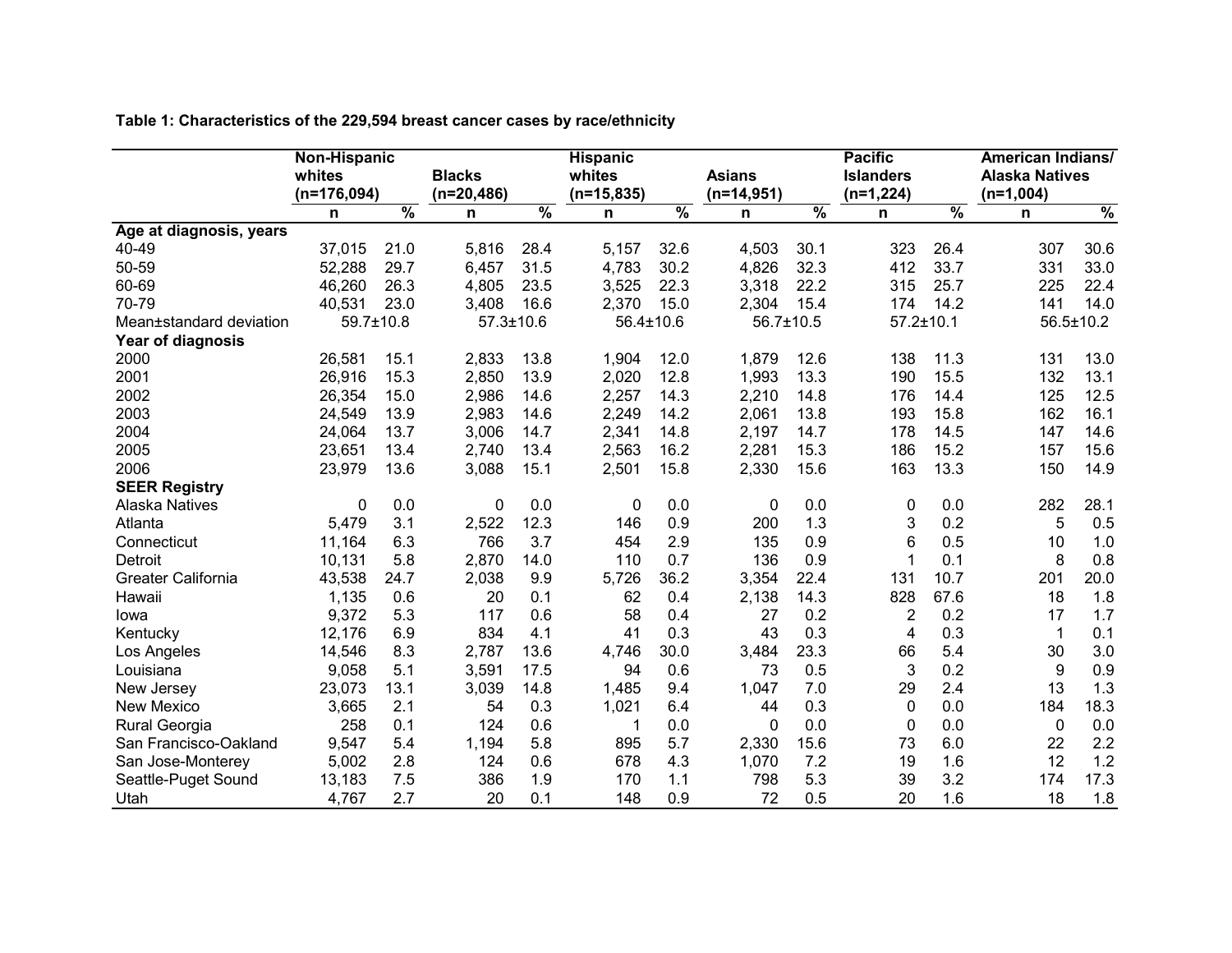# **Table 1, continued**

|                                                                                                      | Non-Hispanic<br>whites<br>$(n=176,094)$ |                 | <b>Blacks</b><br>$(n=20,486)$ |                 | <b>Hispanic</b><br>whites<br><b>Asians</b><br>$(n=15,835)$<br>$(n=14,951)$ |                 | <b>Pacific</b><br><b>Islanders</b><br>$(n=1,224)$ |                 |     | <b>American Indians/</b><br><b>Alaska Natives</b><br>$(n=1,004)$ |     |                 |
|------------------------------------------------------------------------------------------------------|-----------------------------------------|-----------------|-------------------------------|-----------------|----------------------------------------------------------------------------|-----------------|---------------------------------------------------|-----------------|-----|------------------------------------------------------------------|-----|-----------------|
|                                                                                                      | n                                       | $\overline{\%}$ | n                             | $\overline{\%}$ | n                                                                          | $\overline{\%}$ | n                                                 | $\overline{\%}$ | n   | $\overline{\%}$                                                  | n   | $\overline{\%}$ |
| % of population in county living below 200% of the federal poverty level in the year 2000, quartiles |                                         |                 |                               |                 |                                                                            |                 |                                                   |                 |     |                                                                  |     |                 |
| ≥36.74%                                                                                              | 38.927                                  | 22.1            | 6,193                         | 30.2            | 7,800                                                                      | 49.3            | 4.215                                             | 28.2            | 97  | 7.9                                                              | 282 | 28.1            |
| 28.36-36.73%                                                                                         | 42,292                                  | 24.0            | 7,222                         | 35.3            | 3,662                                                                      | 23.1            | 2,040                                             | 13.6            | 218 | 17.8                                                             | 179 | 17.8            |
| 19.74-28.35%                                                                                         | 45.222                                  | 25.7            | 4.221                         | 20.6            | 2.497                                                                      | 15.8            | 5.315                                             | 35.5            | 807 | 65.9                                                             | 413 | 41.1            |
| ≤19.73%                                                                                              | 49.653                                  | 28.2            | 2.850                         | 13.9            | 1,876                                                                      | 11.8            | 3,381                                             | 22.6            | 102 | 8.3                                                              | 130 | 12.9            |
| % of population in county with less than a high school education in the year 2000, quartiles         |                                         |                 |                               |                 |                                                                            |                 |                                                   |                 |     |                                                                  |     |                 |
| ≥25.06%                                                                                              | 36.970                                  | 21.0            | 6.163                         | 30.1            | 8.151                                                                      | 51.5            | 4.378                                             | 29.3            | 108 | 8.8                                                              | 155 | 15.4            |
| 17.64-25.05%                                                                                         | 45,606                                  | 25.9            | 7,671                         | 37.4            | 3,324                                                                      | 21.0            | 3,231                                             | 21.6            | 80  | 6.5                                                              | 161 | 16.0            |
| 14.73-17.63%                                                                                         | 41,906                                  | 23.8            | 4,160                         | 20.3            | 2,996                                                                      | 18.9            | 4,908                                             | 32.8            | 909 | 74.3                                                             | 170 | 16.9            |
| ≤14.72%                                                                                              | 51,612                                  | 29.3            | 2.492                         | 12.2            | 1,364                                                                      | 8.6             | 2,434                                             | 16.3            | 127 | 10.4                                                             | 518 | 51.6            |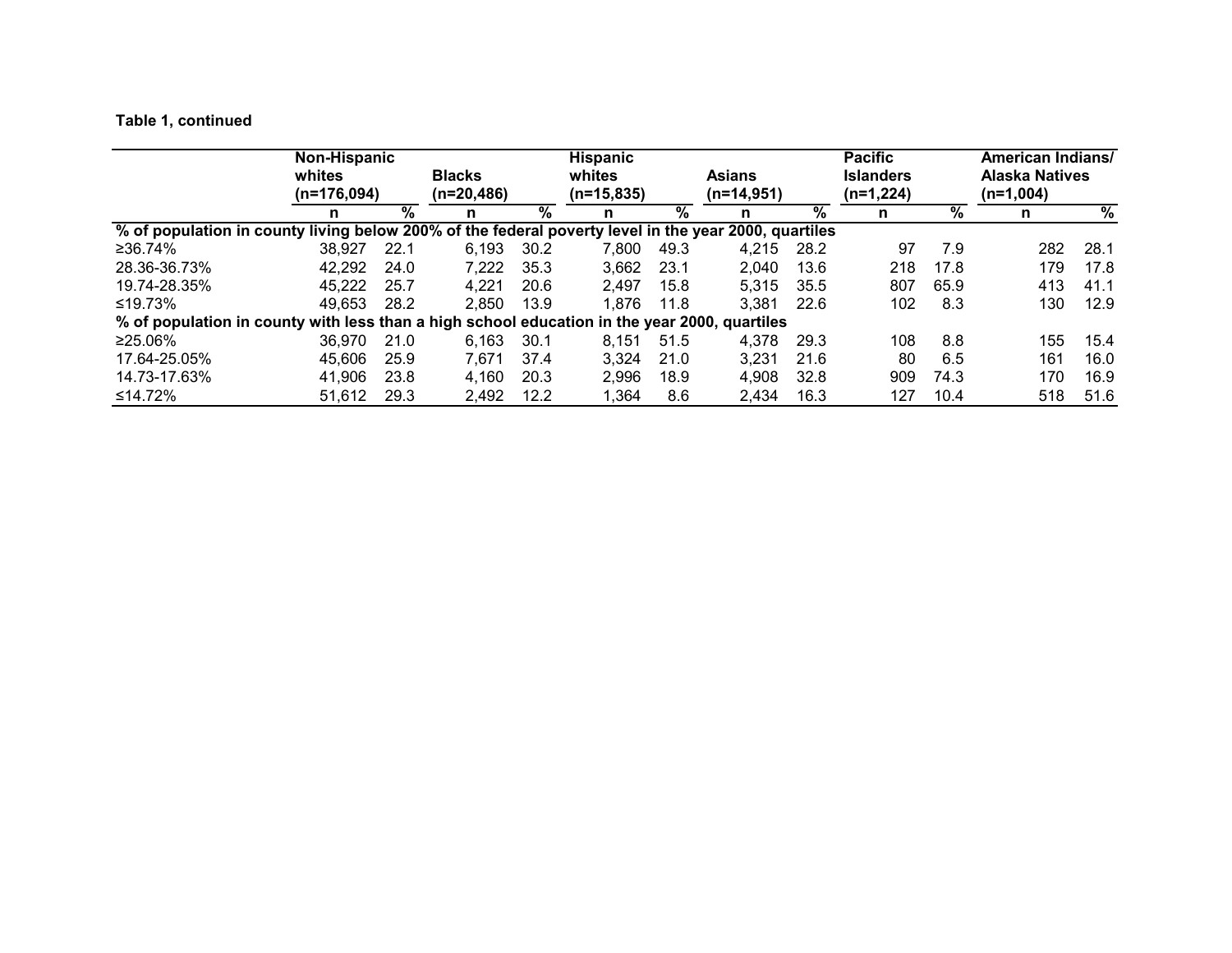|                                | Stage I |      | <b>Stage II</b> |      |               |                 | <b>Stage III</b> |      |               |                | <b>Stage IV</b> |               |                 |               |
|--------------------------------|---------|------|-----------------|------|---------------|-----------------|------------------|------|---------------|----------------|-----------------|---------------|-----------------|---------------|
| Race/ethnicity                 | n       | $\%$ | n               | %    | <b>OR</b>     | $95\sqrt{6}$ CI | n                | $\%$ | <b>OR</b>     | 95% CI         | n               | $\frac{0}{0}$ | <b>OR</b>       | 95% CI        |
| Non-Hispanic white             | 88,505  | 50.3 | 65,922          | 37.4 | 1.0           | ref             | 14,228           | 8.1  | 1.0           | ref            | 7,439           | 4.2           | 1.0             | ref           |
| <b>Black</b>                   | 7,257   | 35.4 | 8,836           | 43.1 | 1.5           | $1.5 - 1.6*$    | 2,726            | 13.3 | 2.1           | $2.0 - 2.2*$   | 1,667           | 8.1           | $2.5\,$         | $2.4 - 2.7*$  |
| Hispanic white                 | 6,060   | 38.3 | 6,914           | 43.7 | 1.4           | $1.3 - 1.5*$    | 2,114            | 13.4 | 1.8           | $1.7 - 1.9*$   | 747             | 4.7           | 1.5             | $1.3 - 1.6*$  |
| Asian                          | 7,096   | 47.5 | 6,001           | 40.1 | 1.1           | $1.1 - 1.2*$    | 1,326            | 8.9  | 1.1           | $1.1 - 1.2*$   | 528             | 3.5           | 1.0             | $0.9 - 1.1$   |
| Pacific Islander               | 508     | 41.5 | 511             | 41.7 | 1.6           | $1.4 - 1.8*$    | 132              | 10.8 | 2.0           | $1.6 - 2.5*$   | 73              | 6.0           | 2.4             | $1.8 - 3.1*$  |
| American Indian/Alaska Native  | 448     | 44.6 | 403             | 40.1 | 1.2           | $1.0 - 1.4*$    | 89               | 8.9  | 1.3           | $1.0 - 1.8*$   | 64              | 6.4           | 2.3             | $1.7 - 3.0*$  |
| <b>Hispanic Subgroups</b>      |         |      |                 |      |               |                 |                  |      |               |                |                 |               |                 |               |
| Mexican                        | 1,569   | 33.8 | 2,090           | 45.0 | 1.6           | $1.5 - 1.7*$    | 751              | 16.2 | $2.4^{\circ}$ | $2.2 - 2.7*$   | 232             | 5.0           | 1.8             | $1.6 - 2.1*$  |
| South or Central American      | 902     | 41.2 | 925             | 42.3 | 1.2           | $1.1 - 1.4*$    | 271              | 12.4 | 1.6           | $1.4 - 1.8*$   | 89              | 4.1           | 1.1             | $0.9 - 1.4$   |
| Puerto Rican                   | 250     | 38.3 | 280             | 42.9 | 1.5           | $1.2 - 1.7*$    | 86               | 13.2 | 2.1           | $1.6 - 2.7*$   | 37              | 5.7           | 1.5             | $1.1 - 2.1*$  |
| Cuban                          | 159     | 43.2 | 144             | 39.1 | 1.2           | $1.0 - 1.5$     | 42               | 11.4 | 1.6           | $1.1 - 2.3*$   | 23              | 6.3           | 1.4             | $0.9 - 2.2$   |
| <b>Other Hispanics</b>         | 3,324   | 39.8 | 3,627           | 43.4 | $\mathcal{A}$ | $1.3 - 1.4*$    | 1,011            | 12.1 | 1.6           | $1.5 - 1.7*$   | 386             | 4.6           | $\overline{.4}$ | $1.2 - 1.5*$  |
| Asian Subgroups                |         |      |                 |      |               |                 |                  |      |               |                |                 |               |                 |               |
| Filipino                       | 1,892   | 43.6 | 1,812           | 41.7 | $1.2^{\circ}$ | $1.2 - 1.3*$    | 451              | 10.4 |               | $1.4$ 1.3-1.6* | 189             | 4.4           | 1.3             | $1.1 - 1.5^*$ |
| Chinese                        | 1,451   | 50.2 | 1,134           | 39.2 | 1.0           | $0.9 - 1.1$     | 225              | 7.8  | 0.9           | $0.8 - 1.0$    | 83              | 2.9           | 0.7             | $0.6 - 0.9*$  |
| Japanese                       | 1,503   | 56.5 | 919             | 34.6 | 0.9           | $0.8 - 1.0*$    | 165              | 6.2  | 0.8           | $0.7 - 1.0*$   | 71              | 2.7           | 0.7             | $0.5 - 0.9*$  |
| Asian Indian/Pakastani         | 436     | 41.3 | 447             | 42.3 | 1.3           | $1.2 - 1.5*$    | 118              | 11.2 | 1.5           | $1.2 - 1.8*$   | 55              | 5.2           | 1.5             | $1.1 - 1.9*$  |
| Korean                         | 444     | 43.8 | 442             | 43.6 | 1.2           | $1.1 - 1.4*$    | 97               | 9.6  | 1.2           | $0.9 - 1.5$    | 31              | 3.1           | 0.9             | $0.6 - 1.2$   |
| Vietnamese                     | 397     | 45.5 | 351             | 40.3 | 1.1           | $0.9 - 1.3$     | 93               | 10.7 | 1.3           | $1.0 - 1.6*$   | 31              | 3.6           | 1.0             | $0.7 - 1.5$   |
| <b>Other Asians</b>            | 1,002   | 46.1 | 921             | 42.4 | 1.2           | $1.1 - 1.3*$    | 182              | 8.4  | 1.0           | $0.9 - 1.2$    | 69              | 3.2           | 0.9             | $0.7 - 1.1$   |
| Pacific Islander Subgroups     |         |      |                 |      |               |                 |                  |      |               |                |                 |               |                 |               |
| Hawaiian                       | 390     | 44.1 | 368             | 41.6 | 1.5           | $1.2 - 1.7*$    | 83               | 9.4  | 1.7           | $1.3 - 2.2*$   | 44              | 5.0           | 1.8             | $1.3 - 2.6*$  |
| Samoan                         | 26      | 21.7 | 59              | 49.2 | 3.1           | $1.9 - 4.9*$    | 22               | 18.3 | 5.5           | $3.1 - 9.8*$   | 13              | 10.8          | 7.1             | $3.6 - 14.0*$ |
| <b>Other Pacific Islanders</b> | 106     | 43.4 | 91              | 37.3 | 1.1           | $0.9 - 1.5$     | 31               | 12.7 | 1.7           | $1.1 - 2.6*$   | 16              | 6.6           | 2.9             | $2.0 - 4.4*$  |

**Table 2: Risk of advanced stage breast cancer by race/ethnicity**

 $*$  p<0.05.

Note: Non-Hispanic white women served as the reference race/ethnicity and all odds ratios (OR) are adjusted for age at diagnosis, year of diagnosis, SEER registry, and county level measures of poverty and education.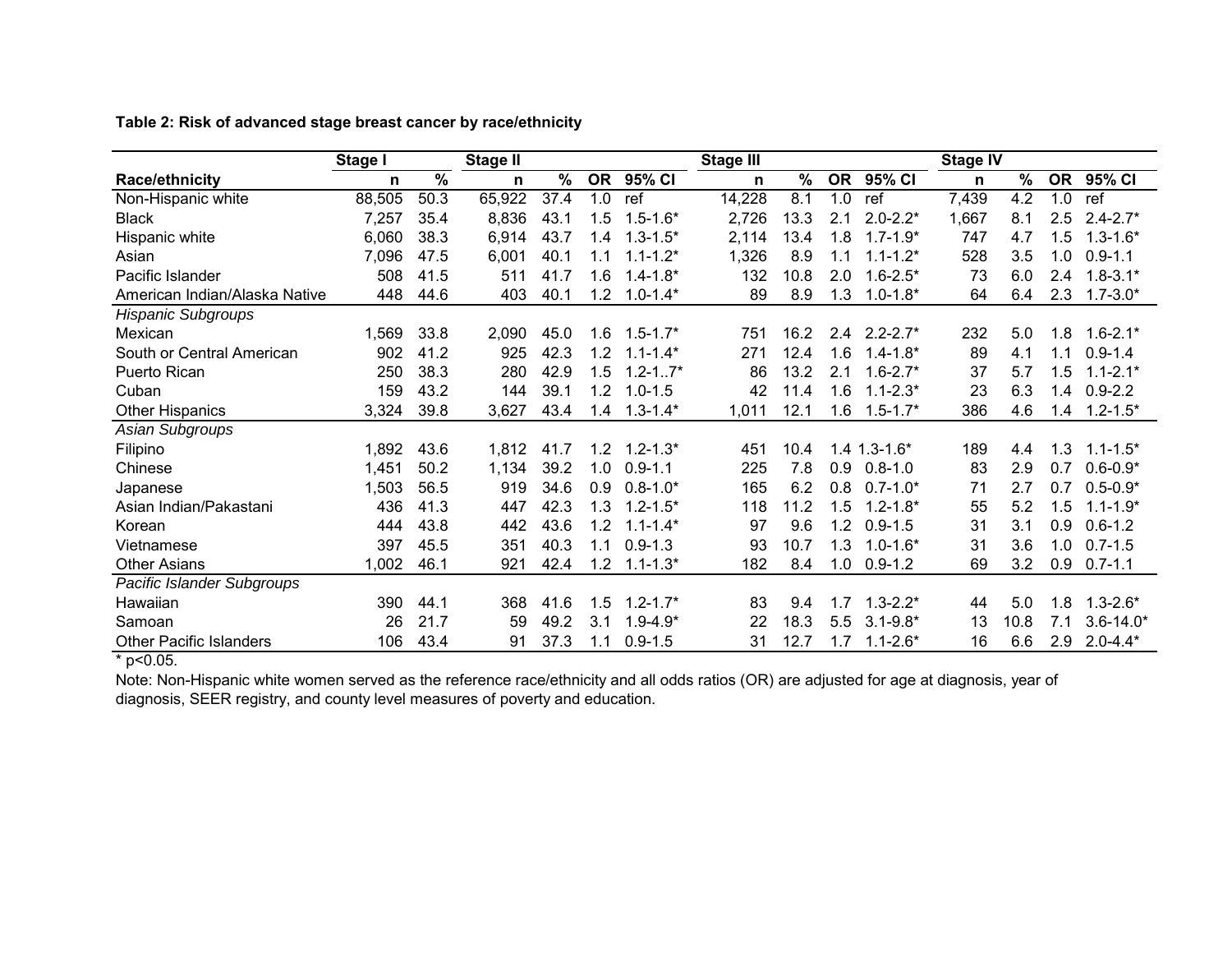|                                | ER+/PR+ |                          | ER+/PR- |      |           |                 | ER-/PR- |                          |           |               |
|--------------------------------|---------|--------------------------|---------|------|-----------|-----------------|---------|--------------------------|-----------|---------------|
| Race/ethnicity                 | n       | $\overline{\frac{9}{6}}$ | n       | %    | <b>OR</b> | 95% CI          | n       | $\overline{\frac{9}{6}}$ | <b>OR</b> | 95% CI        |
| Non-Hispanic white             | 102,537 | 68.4                     | 19,528  | 13.0 | 1.0       | ref             | 27,824  | 18.6                     | 1.0       | ref           |
| <b>Black</b>                   | 8,214   | 49.4                     | 2,175   | 13.1 | 1.3       | $1.3 - 1.4*$    | 6,230   | 37.5                     | 2.4       | $2.3 - 2.5*$  |
| Hispanic white                 | 7,868   | 61.4                     | 1,634   | 12.8 | 1.1       | $1.0 - 1.2*$    | 3,310   | 25.8                     | 1.4       | $1.3 - 1.5*$  |
| Asian                          | 8,417   | 66.2                     | 1,606   | 12.6 | 1.1       | $1.0 - 1.2*$    | 2,682   | 21.1                     | 1.2       | $1.2 - 1.3*$  |
| Pacific Islander               | 783     | 70.9                     | 114     | 10.3 | 0.9       | $0.7 - 1.1$     | 208     | 18.8                     | 1.1       | $0.9 - 1.2$   |
| American Indian/Alaska Native  | 571     | 65.3                     | 96      | 11.0 | 0.8       | $0.6 - 1.1$     | 208     | 23.8                     | 1.3       | $1.1 - 1.6*$  |
| <b>Hispanic Subgroups</b>      |         |                          |         |      |           |                 |         |                          |           |               |
| Mexican                        | 2,239   | 60.1                     | 440     | 11.8 | 1.0       | $0.9 - 1.2$     | 1,048   | 28.1                     | 1.5       | $1.4 - 1.6*$  |
| South or Central American      | 1,089   | 61.8                     | 233     | 13.2 | 1.1       | $1.0 - 1.3$     | 441     | 25.0                     | 1.4       | $1.2 - 1.5*$  |
| Puerto Rican                   | 290     | 54.9                     | 73      | 13.8 | 1.2       | $0.9 - 1.6$     | 165     | 31.3                     | 1.9       | $1.6 - 2.3*$  |
| Cuban                          | 203     | 70.7                     | 34      | 11.8 | 0.8       | $0.5 - 1.1$     | 50      | 17.4                     | 0.9       | $0.7 - 1.2$   |
| <b>Other Hispanics</b>         | 4,237   | 62.2                     | 892     | 13.1 | 1.1       | $1.0 - 1.2*$    | 1,686   | 24.7                     | 1.3       | $1.3 - 1.4*$  |
| Asian Subgroups                |         |                          |         |      |           |                 |         |                          |           |               |
| Filipino                       | 2,343   | 64.0                     | 484     | 13.2 | 1.1       | $1.0 - 1.3*$    | 834     | 22.8                     | 1.3       | $1.2 - 1.4*$  |
| Chinese                        | 1,633   | 66.6                     | 317     | 12.9 | 1.1       | $1.0 - 1.3*$    | 501     | 20.4                     | 1.2       | $.1.0 - 1.2*$ |
| Japanese                       | 1,699   | 73.5                     | 280     | 12.1 | 1.0       | $0.8 - 1.1$     | 332     | 14.4                     | 0.8       | $0.7 - 0.9*$  |
| Asian Indian/Pakastani         | 558     | 62.3                     | 108     | 12.1 | 1.0       | $0.8 - 1.3$     | 229     | 25.6                     | 1.4       | $1.2 - 1.6*$  |
| Korean                         | 544     | 62.5                     | 100     | 11.5 | 1.1       | $0.9 - 1.3$     | 227     | 26.1                     | 1.5       | $1.3 - 1.7*$  |
| Vietnamese                     | 448     | 62.9                     | 82      | 11.5 | 1.1       | $0.8 - 1.4$     | 182     | 25.6                     | 1.4       | $1.2 - 1.7*$  |
| <b>Other Asians</b>            | 1,228   | 66.3                     | 240     | 13.0 | 1.1       | $1.0 - 1.3$     | 385     | 20.8                     | 1.2       | $1.0 - 1.3*$  |
| Pacific Islander Subgroups     |         |                          |         |      |           |                 |         |                          |           |               |
| Hawaiian                       | 582     | 72.5                     | 85      | 10.6 | 0.9       | $0.7 - 1.2$     | 136     | 16.9                     | 0.9       | $0.7 - 1.1$   |
| Samoan                         | 75      | 70.1                     | 9       | 8.4  |           | $0.7 0.3 - 1.3$ | 23      | 21.5                     | 0.9       | $0.6 - 1.5$   |
| <b>Other Pacific Islanders</b> | 143     | 65.6                     | 23      | 10.6 | 0.9       | $0.6 - 1.4$     | 52      | 23.9                     | 1.3       | $0.9 - 1.8$   |

**Table 3: Risk of breast cancer by estrogen and progesterone status by race/ethnicity**

 $*$  p<0.05.

Note: Non-Hispanic white women served as the reference race/ethnicity and all odds ratios (OR) are adjusted for age at diagnosis, year of diagnosis, AJCC stage, SEER registry, and county level measures of poverty and education.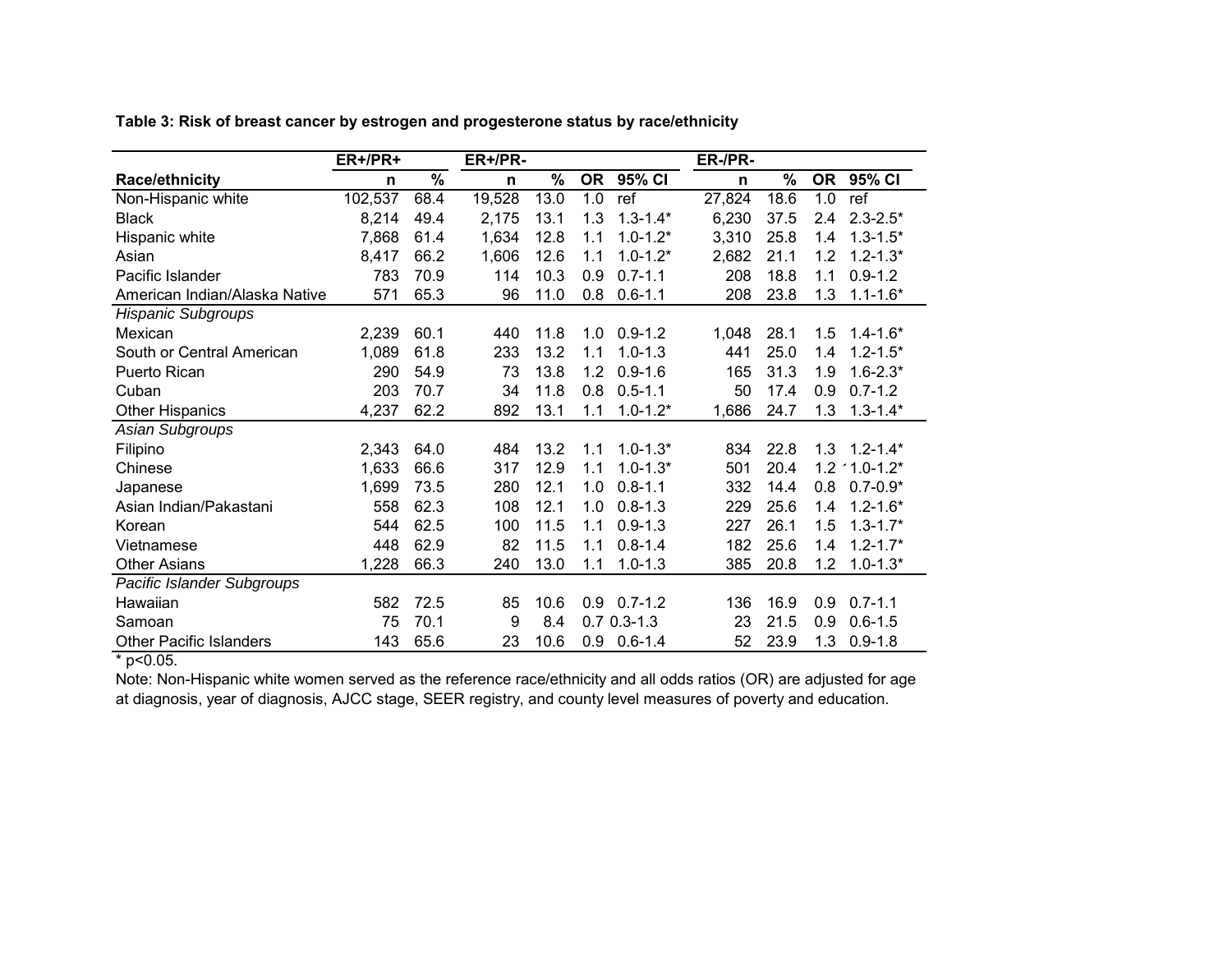**Table 4: Risk of inappropriate treatment for early stage breast cancer by race/ethnicity**

|                                | <b>Standard</b>  |      | Inappropriate    |      |           |               |
|--------------------------------|------------------|------|------------------|------|-----------|---------------|
|                                | <b>Treatment</b> |      | <b>Treatment</b> |      |           |               |
| <b>Race/ethnicity</b>          | n                | $\%$ | n                | ℅    | <b>OR</b> | 95% CI        |
| Non-Hispanic white             | 94,779           | 94.2 | 5,876            | 5.8  | 1.0       | ref           |
| <b>Black</b>                   | 7,716            | 92.0 | 672              | 8.0  | 1.5       | $1.3 - 1.6*$  |
| Hispanic white                 | 6,549            | 93.6 | 451              | 6.4  | 1.2       | $1.1 - 1.3*$  |
| Asian                          | 7,564            | 94.6 | 431              | 5.4  | 1.0       | $0.9 - 1.2$   |
| Pacific Islander               | 539              | 92.9 | 41               | 7.1  | 1.4       | $1.0 - 1.9$   |
| American Indian/Alaska Native  | 476              | 93.9 | 31               | 6.1  | 1.3       | $0.8 - 2.0$   |
| <b>Hispanic Subgroups</b>      |                  |      |                  |      |           |               |
| Mexican                        | 1,743            | 94.3 | 106              | 5.7  | 1.2       | $1.0 - 1.5*$  |
| South or Central American      | 961              | 92.8 | 75               | 7.2  | 1.3       | $1.0 - 1.7*$  |
| Puerto Rican                   | 273              | 91.6 | 25               | 8.4  | 1.2       | $0.8 - 1.8$   |
| Cuban                          | 159              | 92.4 | 13               | 7.6  | 1.0       | $0.6 - 1.8$   |
| <b>Other Hispanics</b>         | 3,573            | 93.5 | 247              | 6.5  | 1.2       | $1.1 - 1.4*$  |
| Asian Subgroups                |                  |      |                  |      |           |               |
| Filipino                       | 1,991            | 94.7 | 112              | 5.3  | 1.0       | $0.9 - 1.3$   |
| Chinese                        | 1,572            | 94.6 | 90               | 5.4  | 1.0       | $0.8 - 1.3$   |
| Japanese                       | 1,585            | 94.0 | 102              | 6.0  | 0.9       | $0.7 - 1.1$   |
| Asian Indian/Pakastani         | 461              | 95.4 | 22               | 4.6  | 0.9       | $0.6 - 1.3$   |
| Korean                         | 485              | 94.2 | 30               | 5.8  | 1.3       | $0.9 - 1.8$   |
| Vietnamese                     | 412              | 95.2 | 21               | 4.8  | 1.1       | $0.7 - 1.8$   |
| <b>Other Asians</b>            | 1,093            | 95.0 | 57               | 5.0  | 1.1       | $0.9 - 1.5$   |
| Pacific Islander Subgroups     |                  |      |                  |      |           |               |
| Hawaiian                       | 418              | 93.3 | 30               | 6.7  | 1.2       | $0.8 - 1.8$   |
| Samoan                         | 21               | 77.8 | 6                | 22.2 | 5.1       | $2.0 - 13.0*$ |
| <b>Other Pacific Islanders</b> | 113              | 95.0 | 6                | 5.0  | 1.1       | $0.5 - 2.4$   |

 $*$  p<0.05.

Note: Non-Hispanic white women served as the reference race/ethnicity and all odds ratios (OR) are adjusted for age at diagnosis, year of diagnosis, AJCC stage, SEER registry, and county level measures of poverty and education.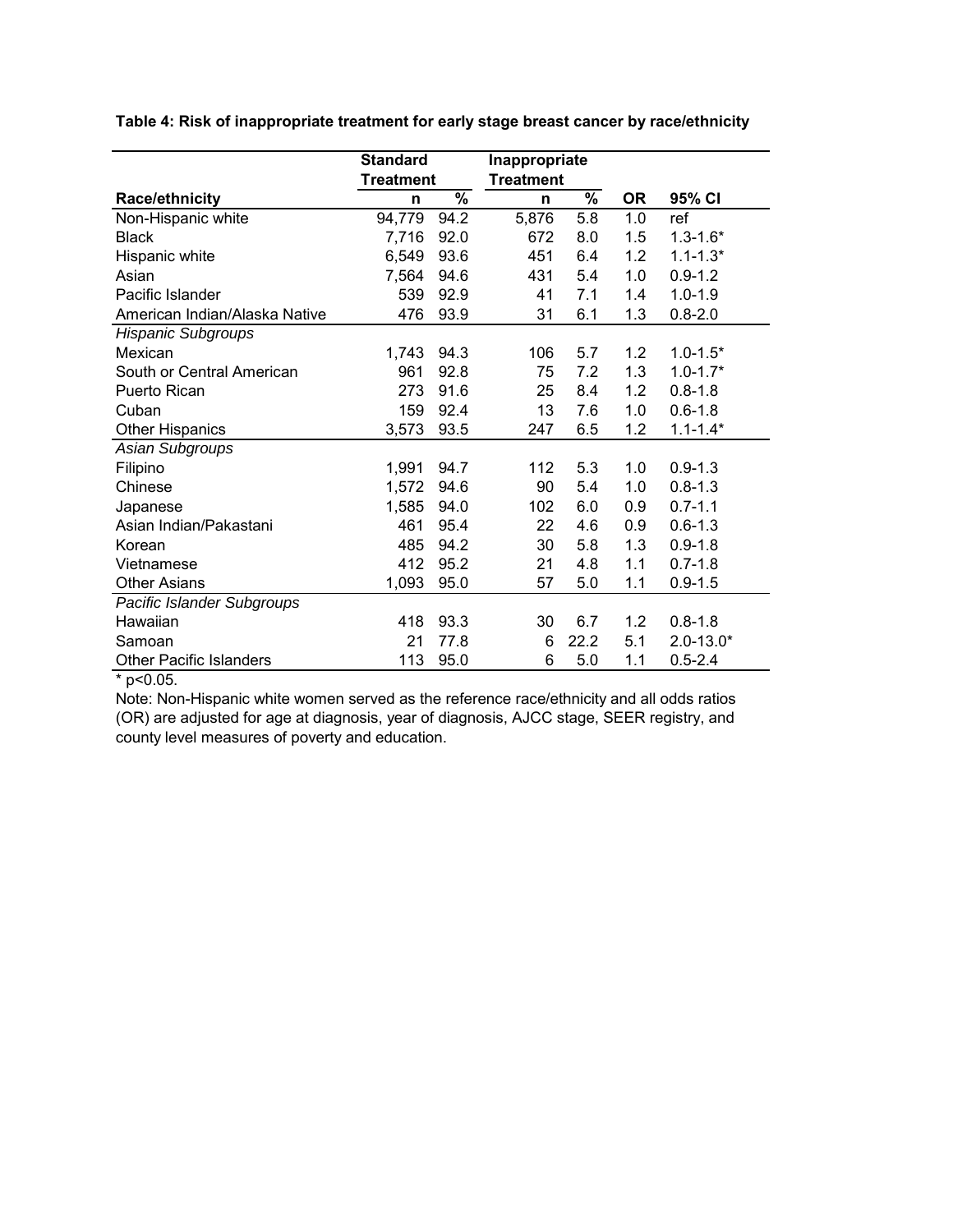**Table 5: Risk of breast cancer specific mortality by race/ethnicity**

|                                |              |        | <b>Adjusted for</b> |                  |          | <b>Multivariate</b> |
|--------------------------------|--------------|--------|---------------------|------------------|----------|---------------------|
|                                |              |        |                     | age and registry | adjusted |                     |
|                                | <b>Alive</b> | Dead   | HR                  | 95% CI           | HR       | 95% CI              |
| Non-Hispanic white             | 165,271      | 10,823 | 1.0                 | ref              | 1.0      | ref                 |
| <b>Black</b>                   | 17,678       | 2,808  | 2.4                 | $2.3 - 2.5*$     | 1.5      | $1.4 - 1.6*$        |
| Hispanic white                 | 14,647       | 1,188  | 1.4                 | $1.3 - 1.5*$     | 1.1      | $1.0 - 1.2*$        |
| Asian                          | 1,407        | 744    | 1.0                 | $0.9 - 1.1$      | 0.9      | $0.8 - 1.0$         |
| Pacific Islander               | 1,125        | 99     | 1.8                 | $1.5 - 2.3*$     | 1.5      | $1.2 - 1.9 -$       |
| American Indian/Alaska Native  | 925          | 79     | 1.6                 | $1.3 - 2.1*$     | 1.1      | $0.8 - 1.4$         |
| <b>Hispanic Subgroups</b>      |              |        |                     |                  |          |                     |
| Mexican                        | 4,259        | 383    | 1.7                 | $1.5 - 1.8*$     | 1.1      | $0.9 - 1.2$         |
| South or Central American      | 2,052        | 135    | 1.1                 | $1.0 - 1.4$      | 1.0      | $0.8 - 1.2$         |
| Puerto Rican                   | 570          | 83     | 2.2                 | $1.8 - 2.8*$     | 1.7      | $1.3 - 2.1*$        |
| Cuban                          | 328          | 40     | 1.8                 | $1.3 - 2.5*$     | 1.4      | $0.9 - 2.1$         |
| <b>Other Hispanics</b>         | 7,770        | 578    | 1.3                 | $1.2 - 1.4*$     | 1.1      | $0.9 - 1.2$         |
| Asian Subgroups                |              |        |                     |                  |          |                     |
| Filipino                       | 4,063        | 281    | 1.2                 | $1.1 - 1.4*$     | 1.1      | $0.9 - 1.2$         |
| Chinese                        | 2,761        | 132    | 0.9                 | $0.7 - 1.0$      | 1.0      | $0.8 - 1.2$         |
| Japanese                       | 2,553        | 105    | 0.7                 | $0.6 - 0.9*$     | 0.8      | $0.6 - 1.0*$        |
| Asian Indian/Pakastani         | 1,002        | 54     | 1.0                 | $0.8 - 1.3$      | 0.7      | $0.5 - 1.0*$        |
| Korean                         | 958          | 53     | 1.1                 | $0.9 - 1.5$      | 1.0      | $0.8 - 1.4$         |
| Vietnamese                     | 827          | 45     | 1.1                 | $0.8 - 1.4$      | 1.0      | $0.7 - 1.4$         |
| <b>Other Asians</b>            | 2,100        | 74     | 0.7                 | $0.6 - 0.9*$     | 0.6      | $0.5 - 0.8*$        |
| Pacific Islander Subgroups     |              |        |                     |                  |          |                     |
| Hawaiian                       | 817          | 68     | 1.6                 | $1.2 - 2.0*$     | 1.5      | $1.1 - 2.0*$        |
| Samoan                         | 101          | 19     | 3.7                 | $2.4 - 5.9*$     | 1.8      | $1.1 - 3.0*$        |
| <b>Other Pacific Islanders</b> | 228          | 16     | 1.5                 | $0.9 - 2.4$      | 1.2      | $0.7 - 2.0$         |

 $*$  p<0.05.

Note: Non-Hispanic white women served as the reference race/ethnicity and all odds ratios (OR) are adjusted for age at diagnosis, year of diagnosis, SEER registry, AJCC stage, ER/PR status, surgical and radiation treatments, and county level measures of poverty and education.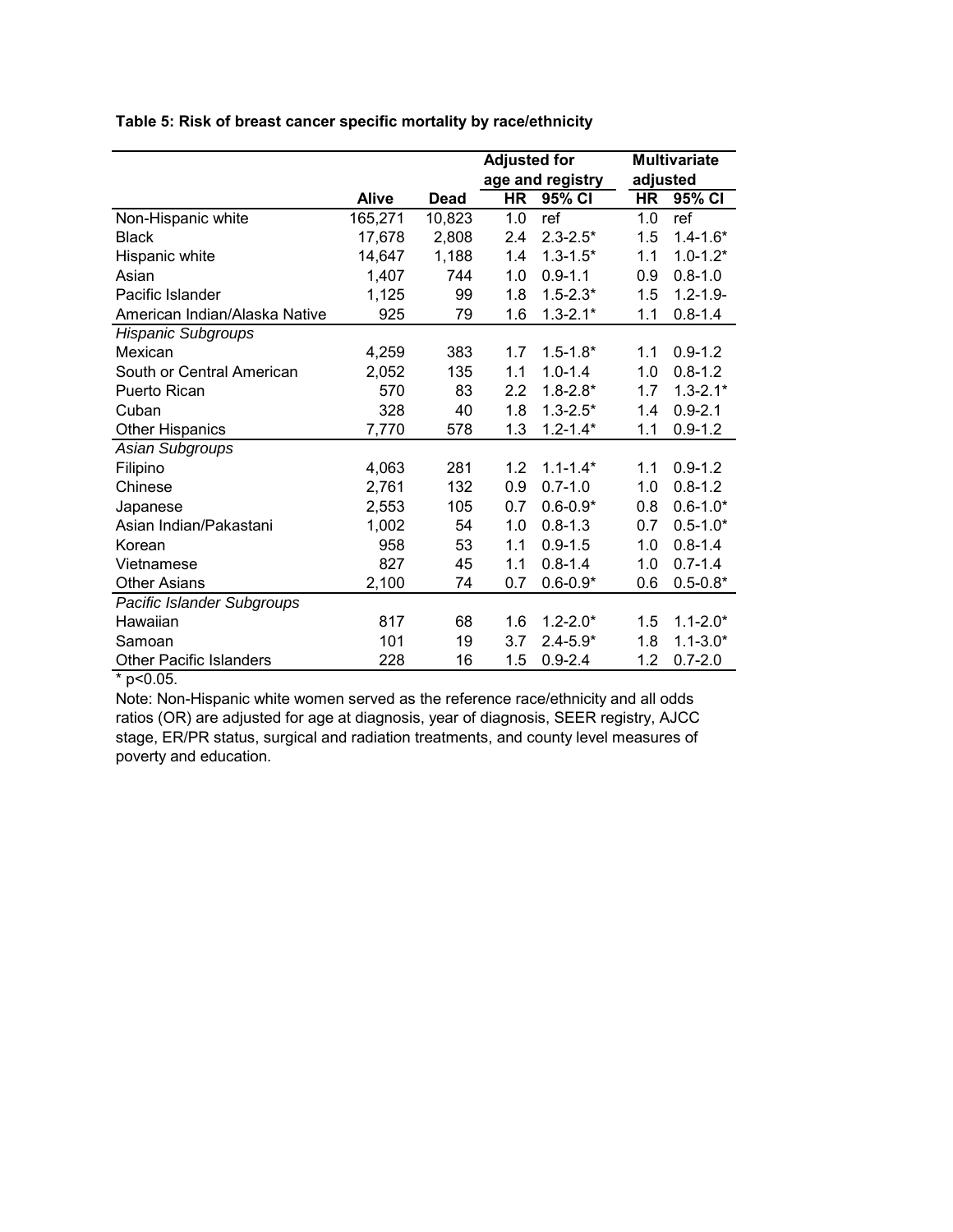# **Table 6: Summary of Breast Cancer Disparities by Race/Ethnicity**

|                               |                 |         | Inappropriate | Multivariate adjusted<br>risk of breast cancer |
|-------------------------------|-----------------|---------|---------------|------------------------------------------------|
| <b>Race/ethnicity</b>         | <b>Stage IV</b> | ER-/PR- | treatment     | specific mortality                             |
| Non-Hispanic white            | ref             | ref     | ref           | ref                                            |
| <b>Black</b>                  | ↑↑              |         |               |                                                |
| Hispanic                      |                 |         |               |                                                |
| Asian                         |                 |         |               |                                                |
| Pacific Islander              |                 |         |               |                                                |
| American Indian/Alaska Nativo |                 |         |               |                                                |
| <b>Hispanic Subgroups</b>     |                 |         |               |                                                |
| Mexican                       |                 |         |               |                                                |
| South or Central American     |                 |         |               |                                                |
| <b>Puerto Rican</b>           |                 |         |               |                                                |
| Cuban                         |                 |         |               |                                                |
| Asian Subgroups               |                 |         |               |                                                |
| Filipino                      |                 |         |               |                                                |
| Chinese                       |                 |         |               |                                                |
| Japanese                      |                 |         |               |                                                |
| Asian Indian/Pakistani        |                 |         |               |                                                |
| Korean                        |                 |         |               |                                                |
| Vietnamese                    |                 |         |               |                                                |
| Pacific Islander Subgroups    |                 |         |               |                                                |
| Hawaiian                      |                 |         |               |                                                |
| Samoan                        |                 |         |               |                                                |
|                               |                 |         |               |                                                |

↑ denotes a statistically significant increase ≤2.0 in magnitude

↑↑ denotes a statistically significant increase >2.0 in magnitude

↓ denotes a statistically significant decrease

– denotes not statistically different from non-Hispanic whites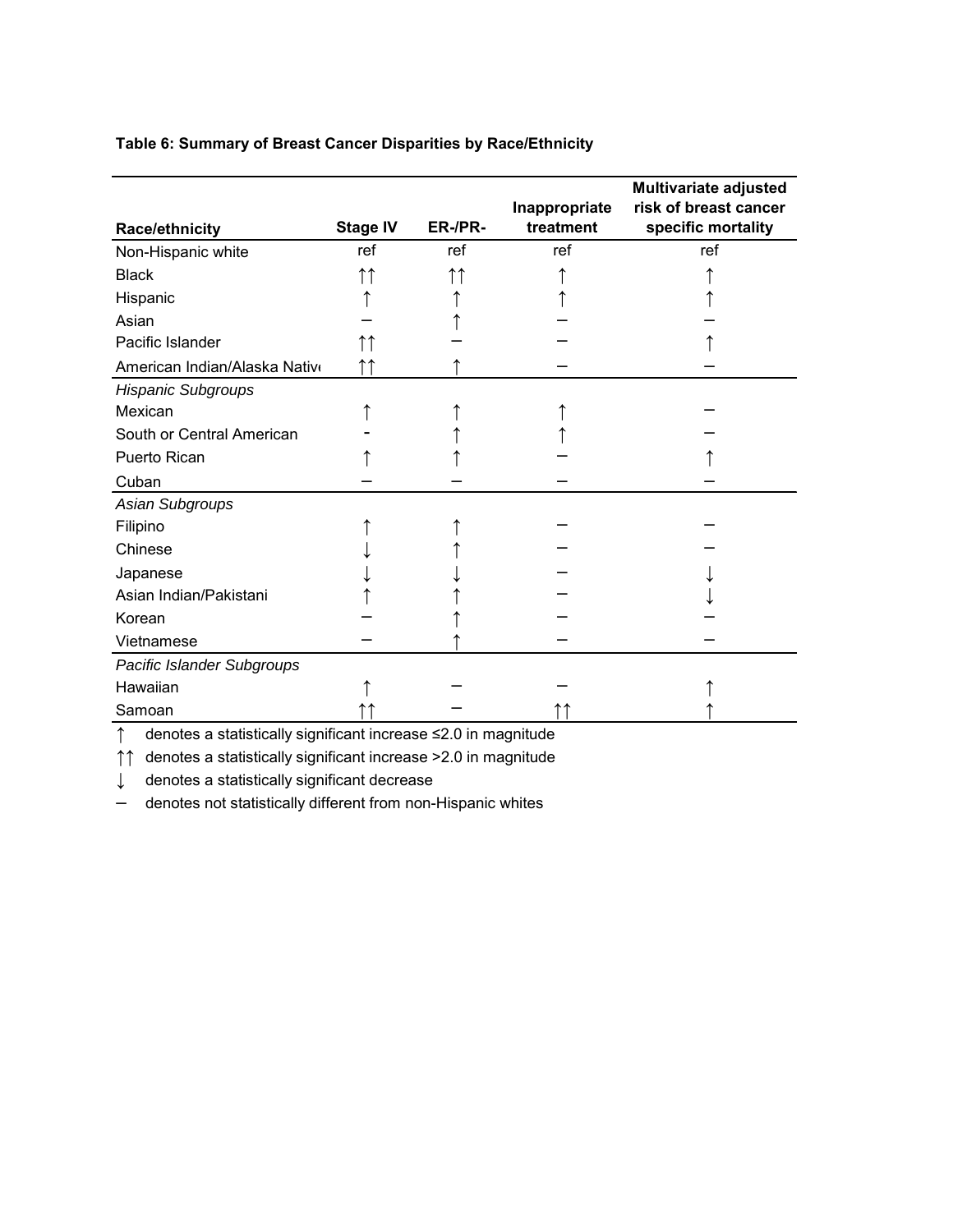#### **REFERENCES**

- 1. Ashing-Giwa KT, Gonzalez P, Lim JW, Chung C, Paz B, Somlo G, Wakabayashi MT (2010) Diagnostic and therapeutic delays among a multiethnic sample of breast and cervical cancer survivors. Cancer 116:3195-3204.
- 2. Ballard-Barbash R, Potosky AL, Harlan LC, Nayfield SG, Kessler LG (1996) Factors associated with surgical and radiation therapy for early stage breast cancer in older women. J Natl Cancer Inst 88:716-726.
- 3. Berz JP, Johnston K, Backus B, Doros G, Rose AJ, Pierre S, Battaglia TA (2009) The influence of black race on treatment and mortality for early-stage breast cancer. Med Care 47:986-992.
- 4. Braun KL, Fong M, Gotay CC, Chong CD (2004) Ethnic differences in breast cancer in Hawai'i: age, stage, hormone receptor status, and survival. Pac Health Dialog 11:146-153.
- 5. Chu QD, Smith MH, Williams M, Panu L, Johnson LW, Shi R, Li BD, Glass J (2009) Race/Ethnicity has no effect on outcome for breast cancer patients treated at an academic center with a public hospital. Cancer Epidemiol Biomarkers Prev 18:2157-2161.
- 6. Dunnwald LK, Rossing MA, Li CI (2007) Hormone receptor status, tumor characteristics, and prognosis: a prospective cohort of breast cancer patients. Breast Cancer Res 9:R6.
- 7. Goggins WB, Wong GK (2007) Poor survival for US Pacific Islander cancer patients: evidence from the Surveillance, Epidemiology, and End Results database: 1991 to 2004. J Clin Oncol 25:5738-5741.
- 8. Gomez SL, Glaser SL (2006) Misclassification of race/ethnicity in a population-based cancer registry (United States). Cancer Causes Control 17:771-781.
- 9. Gorin SS, Heck JE, Cheng B, Smith SJ (2006) Delays in breast cancer diagnosis and treatment by racial/ethnic group. Arch Intern Med 166:2244-2252.
- 10. Harper S, Lynch J, Meersman SC, Breen N, Davis WW, Reichman MC (2009) Trends in area-socioeconomic and race-ethnic disparities in breast cancer incidence, stage at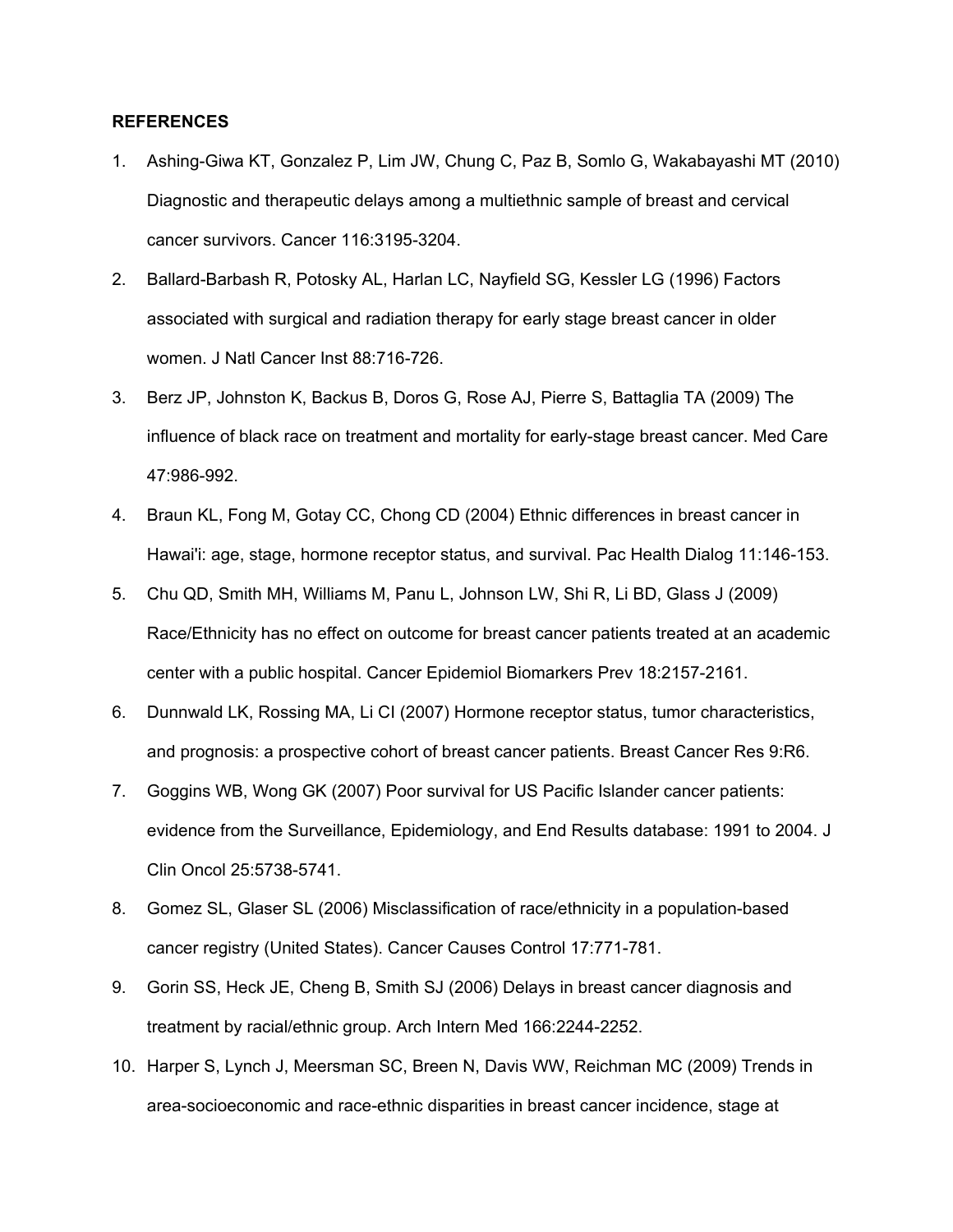diagnosis, screening, mortality, and survival among women ages 50 years and over (1987- 2005). Cancer Epidemiol Biomarkers Prev 18:121-131.

- 11. Hausauer AK, Keegan TH, Chang ET, Clarke CA (2007) Recent breast cancer trends among Asian/Pacific Islander, Hispanic, and African-American women in the US: changes by tumor subtype. Breast Cancer Res 9:R90.
- 12. Komenaka IK, Martinez ME, Pennington RE, Jr., Hsu CH, Clare SE, Thompson PA, Murphy C, Zork NM, Goulet RJ, Jr. (2010) Race and Ethnicity and Breast Cancer Outcomes in an Underinsured Population. J Natl Cancer Inst.
- 13. Kouri EM, He Y, Winer EP, Keating NL (2010) Influence of birthplace on breast cancer diagnosis and treatment for Hispanic women. Breast Cancer Res Treat 121:743-751.
- 14. Li CI, Malone KE, Daling JR (2002) Differences in breast cancer hormone receptor status and histology by race and ethnicity among women 50 years of age and older. Cancer Epidemiol Biomarkers Prev 11:601-607.
- 15. Li CI, Malone KE, Daling JR (2003) Differences in breast cancer stage, treatment, and survival by race and ethnicity. Arch Intern Med 163:49-56.
- 16. Martinez ME, Nielson CM, Nagle R, Lopez AM, Kim C, Thompson P (2007) Breast cancer among Hispanic and non-Hispanic White women in Arizona. J Health Care Poor Underserved 18:130-145.
- 17. McDougall JA, Li CI (2010) Trends in distant stage breast, colorectal, and prostate cancer incidence rates from 1992-2004. *Hormones and Cancer* 1:55-62.
- 18. Menck HR, Mills PK (2001) The influence of urbanization, age, ethnicity, and income on the early diagnosis of breast carcinoma: opportunity for screening improvement. Cancer 92:1299-1304.
- 19. Meng L, Maskarinec G, Lee J (1997) Ethnicity and conditional breast cancer survival in Hawaii. J Clin Epidemiol 50:1289-1296.